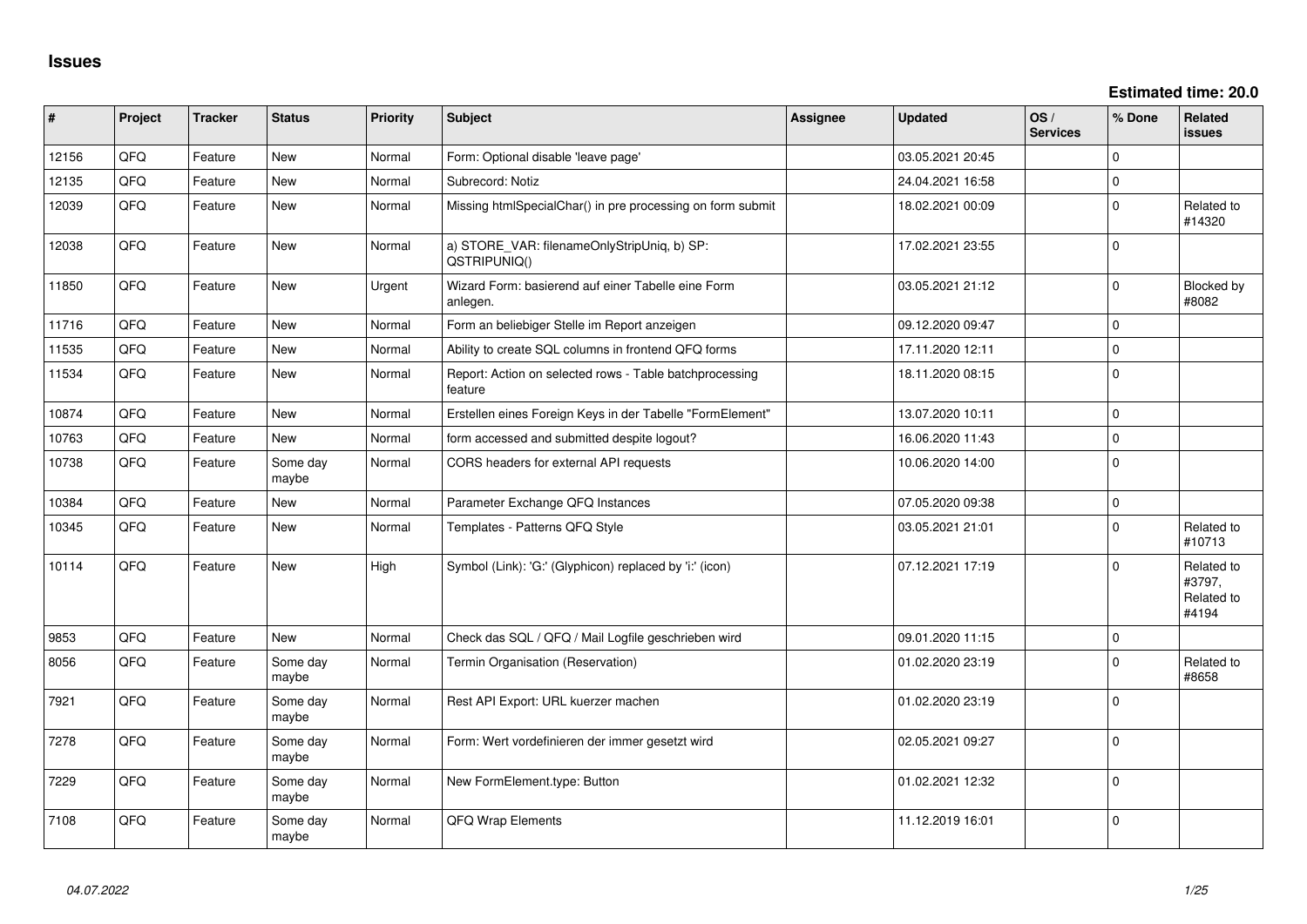| $\pmb{\#}$ | Project | <b>Tracker</b> | <b>Status</b>     | <b>Priority</b> | <b>Subject</b>                                                                    | <b>Assignee</b> | <b>Updated</b>   | OS/<br><b>Services</b> | % Done       | Related<br><b>issues</b> |
|------------|---------|----------------|-------------------|-----------------|-----------------------------------------------------------------------------------|-----------------|------------------|------------------------|--------------|--------------------------|
| 7106       | QFQ     | Feature        | Some day<br>maybe | Normal          | Beispiel Nummerierung von Rows in Report                                          |                 | 11.12.2019 16:01 |                        | $\mathbf 0$  |                          |
| 7105       | QFQ     | Feature        | Some day<br>maybe | Normal          | Beispiel wie man in einer zweiten Tabelle speichert.                              |                 | 11.12.2019 16:01 |                        | $\mathbf{0}$ |                          |
| 7104       | QFQ     | Feature        | Some day<br>maybe | Normal          | Manual: hint about escaping if '\r' appears in mail body                          |                 | 11.12.2019 16:01 |                        | $\mathbf 0$  |                          |
| 7100       | QFQ     | Feature        | Some day<br>maybe | Normal          | Download: log access, max downloads, time limit                                   |                 | 01.02.2020 23:19 |                        | $\Omega$     |                          |
| 6992       | QFQ     | Feature        | Some day<br>maybe | Normal          | DB exception: Syntax Highlight                                                    |                 | 11.12.2019 16:01 |                        | $\mathbf{0}$ | Related to<br>#5450      |
| 6704       | QFQ     | Feature        | Some day<br>maybe | Normal          | Upload Mode: Bilder in Notizen rechts sollen aktuellen<br>Upload repräsentieren.  |                 | 01.02.2020 23:19 |                        | $\Omega$     | Related to<br>#3264      |
| 6515       | QFQ     | Feature        | Some day<br>maybe | Normal          | Formular: Felder dynamisch ein/ausblenden                                         |                 | 11.12.2019 16:02 |                        | $\mathbf{0}$ |                          |
| 6299       | QFQ     | Feature        | Some day<br>maybe | Normal          | Attack detection: log table with invalid SIP access                               |                 | 11.12.2019 16:02 |                        | $\Omega$     | Related to<br>#3947      |
| 6288       | QFQ     | Feature        | Some day<br>maybe | Normal          | Best Practice: Erklaeren wie man ein Formular ganz in<br>'weiss' erstellen kann   |                 | 11.12.2019 16:02 |                        | $\Omega$     |                          |
| 6084       | QFQ     | Feature        | Some day<br>maybe | Normal          | New escape type: 'D' - convert date                                               |                 | 01.02.2020 23:19 |                        | $\mathbf 0$  |                          |
| 6083       | QFQ     | Feature        | Some day<br>maybe | Normal          | Dynamic Update: Value Check via SQL                                               |                 | 11.12.2019 16:02 |                        | $\mathbf 0$  |                          |
| 5923       | QFQ     | Feature        | Some day<br>maybe | Normal          | fillStoreSystemBySqlLate                                                          |                 | 01.02.2020 23:19 |                        | $\mathbf 0$  |                          |
| 5895       | QFQ     | Feature        | Some day<br>maybe | Normal          | Tutorial: List of all QFQ Features                                                |                 | 01.02.2020 23:19 |                        | $\mathbf 0$  |                          |
| 5893       | QFQ     | Feature        | Some day<br>maybe | Normal          | Edit on double-click                                                              |                 | 01.02.2020 23:19 |                        | $\mathbf 0$  | Related to<br>#5894      |
| 5892       | QFQ     | Feature        | Some day<br>maybe | Normal          | QFQ should use T3 API to manipulate FE GROUP<br>membership                        |                 | 01.02.2020 23:20 |                        | $\Omega$     |                          |
| 5851       | QFQ     | Feature        | Some day<br>maybe | Normal          | Queue System implementieren: MQTT, RabbitMQ                                       |                 | 01.02.2020 23:20 |                        | $\mathbf{0}$ | Related to<br>#5715      |
| 5850       | QFQ     | Feature        | Some day<br>maybe | Normal          | Deployment: In QFQ Doc best practice fuer zeitgemaesses<br>Deployment beschreiben |                 | 01.02.2020 23:20 |                        | $\mathbf 0$  |                          |
| 5805       | QFQ     | Feature        | Some day<br>maybe | Normal          | TypeAHead SQL value instead of key stored                                         |                 | 01.02.2020 23:19 |                        | $\pmb{0}$    | Related to<br>#5444      |
| 5783       | QFQ     | Feature        | Some day<br>maybe | Normal          | <b>BPMN View/Edit</b>                                                             |                 | 11.12.2019 16:02 |                        | $\Omega$     |                          |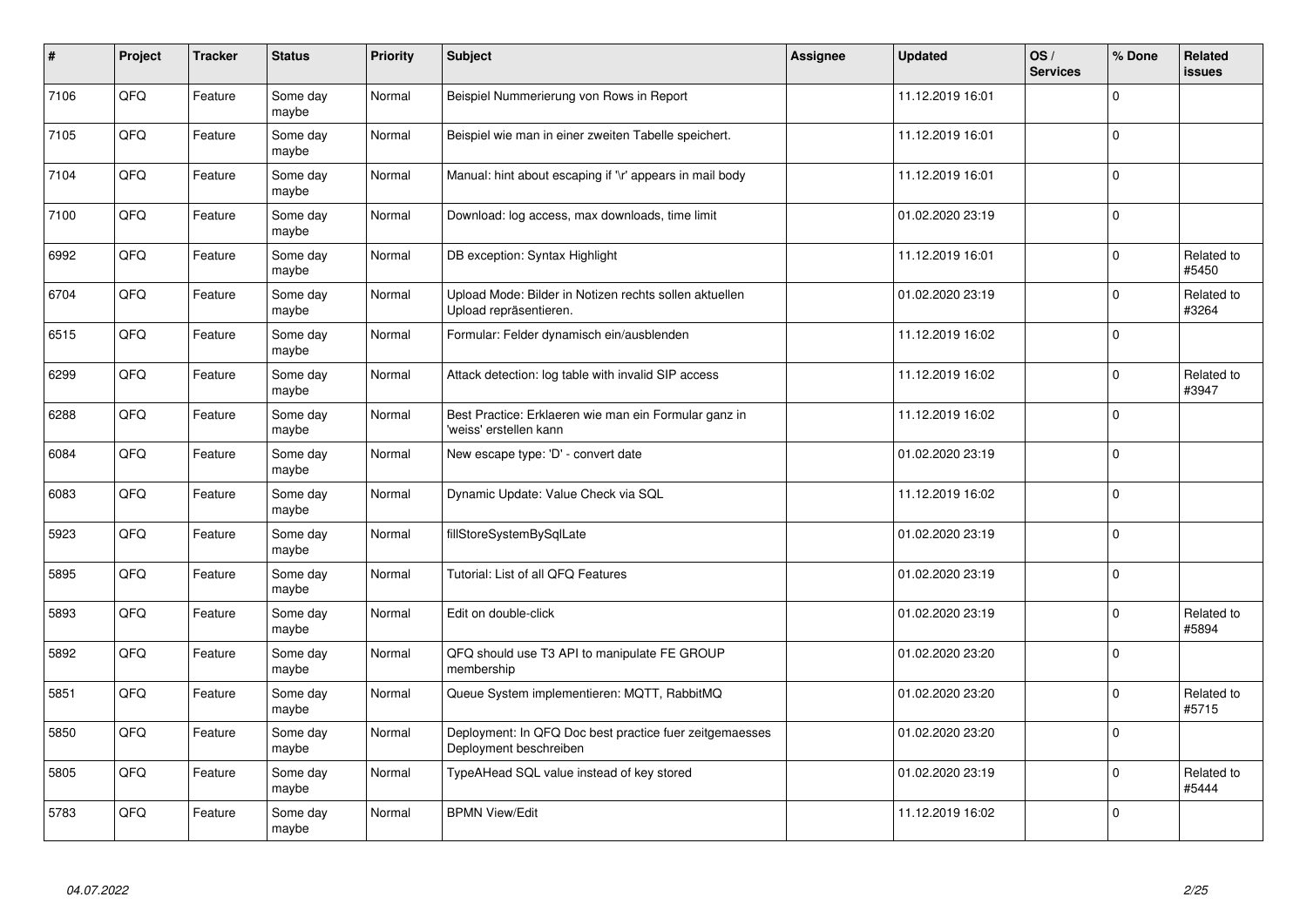| #    | Project | <b>Tracker</b> | <b>Status</b>     | <b>Priority</b> | <b>Subject</b>                                                                                                                                                | <b>Assignee</b> | <b>Updated</b>   | OS/<br><b>Services</b> | % Done      | Related<br><b>issues</b> |
|------|---------|----------------|-------------------|-----------------|---------------------------------------------------------------------------------------------------------------------------------------------------------------|-----------------|------------------|------------------------|-------------|--------------------------|
| 5455 | QFQ     | Feature        | Some day<br>maybe | Normal          | Mail Redirects grld abhaengig                                                                                                                                 |                 | 01.02.2020 23:20 |                        | $\Omega$    |                          |
| 5452 | QFQ     | Feature        | Some day<br>maybe | Normal          | Thumbnails from PDF: bad quality                                                                                                                              |                 | 01.02.2020 23:20 |                        | $\mathbf 0$ |                          |
| 5342 | QFQ     | Feature        | Some day<br>maybe | Normal          | link - with HTML Attributes                                                                                                                                   |                 | 01.02.2020 23:20 |                        | $\mathbf 0$ | Related to<br>#14077     |
| 5160 | QFQ     | Feature        | Some day<br>maybe | Normal          | QFQ collaborative / together.js, ShareJS, y-js, collaborative,                                                                                                |                 | 11.12.2019 16:02 |                        | $\mathbf 0$ |                          |
| 5129 | QFQ     | Feature        | Some day<br>maybe | Normal          | Reports: SQL fuer x Achse und y Achse                                                                                                                         |                 | 11.12.2019 16:02 |                        | $\mathsf 0$ |                          |
| 4974 | QFQ     | Feature        | Some day<br>maybe | Normal          | Long polling - inform all listening clients of changes                                                                                                        |                 | 11.12.2019 16:02 |                        | $\mathbf 0$ |                          |
| 4816 | QFQ     | Feature        | Some day<br>maybe | Normal          | Templates for QFQ Reports (Tables, Radios, )                                                                                                                  |                 | 01.02.2020 23:20 |                        | $\mathbf 0$ |                          |
| 4719 | QFQ     | Feature        | Some day<br>maybe | Normal          | Custom Message in Client in case of 'Browser tab close,<br>modification will be lost'                                                                         |                 | 01.02.2020 23:20 |                        | $\mathbf 0$ |                          |
| 4640 | QFQ     | Feature        | Some day<br>maybe | Normal          | Rename System Forms                                                                                                                                           |                 | 01.02.2020 23:20 |                        | $\mathbf 0$ |                          |
| 4627 | QFQ     | Feature        | Some day<br>maybe | Normal          | dbupdate: all tables - check 'create', 'modified' if it is possible<br>to change to default 'CURRENT_TIMESTAMP' and modified<br>'ON UPDATE CURRENT_TIMESTAMP' |                 | 01.02.2020 23:20 |                        | $\mathbf 0$ |                          |
| 4626 | QFQ     | Feature        | Some day<br>maybe | Normal          | Mobile View: 'classBody=qfq-form-right' makes no sense                                                                                                        |                 | 01.02.2020 23:20 |                        | $\Omega$    |                          |
| 4551 | QFQ     | Feature        | Some day<br>maybe | Normal          | Set 'pills' via dynamicUpdate to show/hide/disabled                                                                                                           |                 | 01.02.2020 23:20 |                        | $\mathbf 0$ | Related to<br>#3752      |
| 4536 | QFQ     | Feature        | Some day<br>maybe | Normal          | FE upload: problem with delete if mutliple uploads an<br>FE.name="                                                                                            |                 | 01.02.2020 23:20 |                        | $\mathbf 0$ |                          |
| 4446 | QFQ     | Feature        | Some day<br>maybe | Normal          | New FE get same feldContainerId as last modifed FE                                                                                                            |                 | 01.02.2020 23:20 |                        | $\mathbf 0$ |                          |
| 4445 | QFQ     | Feature        | Some day<br>maybe | Normal          | template group: Option to simulate fieldset                                                                                                                   |                 | 28.06.2021 14:11 |                        | $\mathsf 0$ |                          |
| 4444 | QFQ     | Feature        | Some day<br>maybe | Normal          | FE.type=upload: detect mime type                                                                                                                              |                 | 11.12.2019 16:02 |                        | $\mathsf 0$ | Related to<br>#4303      |
| 4443 | QFQ     | Feature        | Some day<br>maybe | Normal          | Form: multiple secondary tables                                                                                                                               |                 | 01.02.2020 23:20 |                        | $\Omega$    |                          |
| 4442 | QFQ     | Feature        | Some day<br>maybe | Normal          | Special Column Name: _link - new symbol G (Glyph) to<br>choose any available symbol                                                                           |                 | 11.12.2019 16:02 |                        | $\mathbf 0$ |                          |
| 4440 | QFQ     | Feature        | Some day<br>maybe | Normal          | Manual.rst: explain how to. expand PHP Session to 4h                                                                                                          |                 | 11.12.2019 16:02 |                        | $\mathbf 0$ |                          |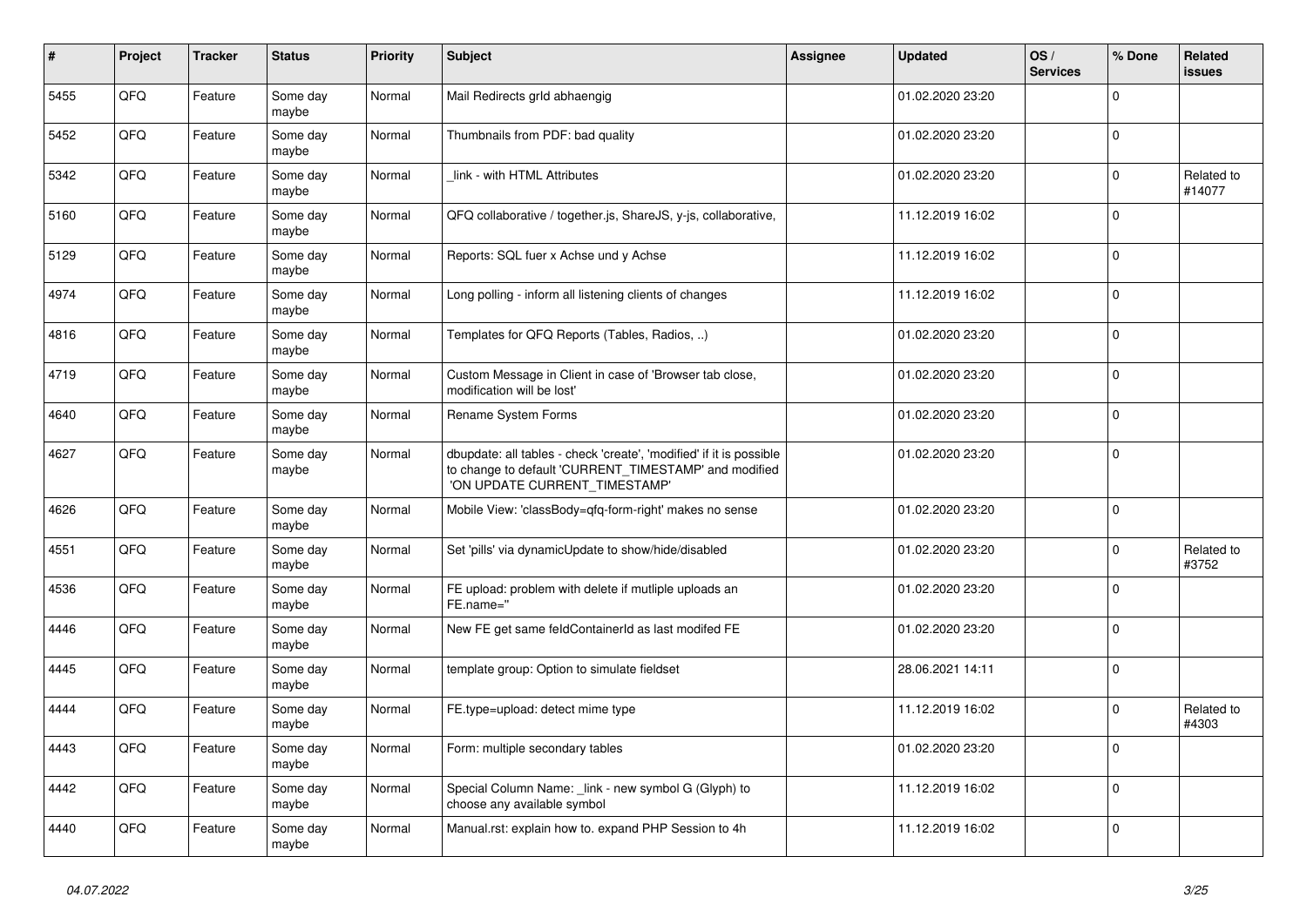| #    | Project | <b>Tracker</b> | <b>Status</b>     | <b>Priority</b> | <b>Subject</b>                                                                                                                                           | Assignee | <b>Updated</b>   | OS/<br><b>Services</b> | % Done      | Related<br><b>issues</b>                    |
|------|---------|----------------|-------------------|-----------------|----------------------------------------------------------------------------------------------------------------------------------------------------------|----------|------------------|------------------------|-------------|---------------------------------------------|
| 4439 | QFQ     | Feature        | Some day<br>maybe | Normal          | Log: report all actions fired by an FE Element, incl. the<br>original directive (slaveld, sqlInsert, )                                                   |          | 01.02.2020 23:20 |                        | $\Omega$    | Related to<br>#4432,<br>Related to<br>#5458 |
| 4435 | QFQ     | Feature        | Some day<br>maybe | Normal          | Report: striptags - specify allowed tags                                                                                                                 |          | 01.02.2020 23:20 |                        | $\Omega$    |                                             |
| 4433 | QFQ     | Feature        | Some day<br>maybe | Normal          | Log when SIP will be destroyed by QFQ for any (security)<br>reason                                                                                       |          | 01.02.2020 23:20 |                        | $\Omega$    | Related to<br>#4432,<br>Related to<br>#5458 |
| 4194 | QFQ     | Feature        | In Progress       | Normal          | Bootstrap 4 ist jetzt offiziel                                                                                                                           |          | 03.05.2021 20:47 |                        | $\Omega$    | Related to<br>#10114                        |
| 4027 | QFQ     | Feature        | Some day<br>maybe | Normal          | Missing: orange 'check' / 'bullet'                                                                                                                       |          | 11.12.2019 16:03 |                        | $\Omega$    |                                             |
| 3880 | QFQ     | Feature        | Some day<br>maybe | Normal          | Form 'Form': anlegen einer Tabelle                                                                                                                       |          | 14.01.2021 10:12 |                        | $\mathbf 0$ |                                             |
| 3879 | QFQ     | Feature        | Some day<br>maybe | Normal          | Form 'FormElement': Beim Feld 'name' rechts in der Notiz<br>einen Link einblenden - a) aktuelle Definition anzeigen, b)<br>Spalte in der Tabelle anlegen |          | 11.12.2019 16:03 |                        | $\mathbf 0$ |                                             |
| 3878 | QFQ     | Feature        | Some day<br>maybe | Normal          | Form 'FormElement': Spalte 'name' typeAhead mit<br>Spaltennamen der Primarytable.                                                                        |          | 11.12.2019 16:03 |                        | $\mathbf 0$ |                                             |
| 3646 | QFQ     | Feature        | Some day<br>maybe | Normal          | Moeglichkeit HTML Tags in Reports auszugeben (zu<br>enkodieren: htmlspecialchars)                                                                        |          | 11.12.2019 16:02 |                        | $\mathbf 0$ | Related to<br>#14320                        |
| 3617 | QFQ     | Feature        | Some day<br>maybe | Normal          | Load javascripts at bottom                                                                                                                               |          | 11.12.2019 16:02 |                        | $\Omega$    |                                             |
| 3567 | QFQ     | Feature        | Some day<br>maybe | Low             | 'Save', 'Close', 'New' als FormElement                                                                                                                   |          | 11.12.2019 16:02 |                        | $\Omega$    |                                             |
| 3495 | QFQ     | Feature        | Some day<br>maybe | Normal          | Predifined Parameter werden nicht in '+' (add new record)<br>SIP gerendert.                                                                              |          | 11.12.2019 16:02 |                        | $\Omega$    |                                             |
| 2950 | QFQ     | Feature        | Some day<br>maybe | Normal          | Inhalt QFQ Records als File                                                                                                                              |          | 11.12.2019 16:03 |                        | $\mathbf 0$ |                                             |
| 1623 | QFQ     | Feature        | Some day<br>maybe | Normal          | RealURL                                                                                                                                                  |          | 11.12.2019 16:03 |                        | $30\,$      |                                             |
| 1510 | QFQ     | Feature        | Some day<br>maybe | Normal          | jquery von google laden, falls das nicht geht lokal                                                                                                      |          | 11.12.2019 16:03 |                        | 0           |                                             |
| 1253 | QFQ     | Feature        | Some day<br>maybe | Normal          | QF: Colorpicker                                                                                                                                          |          | 11.12.2019 16:03 |                        | $\mathbf 0$ |                                             |
| 1251 | QFQ     | Feature        | Some day<br>maybe | Normal          | QF: Combo                                                                                                                                                |          | 11.12.2019 16:03 |                        | 0           |                                             |
| 1234 | QFQ     | Feature        | Some day<br>maybe | Normal          | QF: Record numbering: Im Grid soll in Spalte 1optional die<br>laufende Nummer der Records angezeigt werden.                                              |          | 01.02.2020 23:20 |                        | 0           |                                             |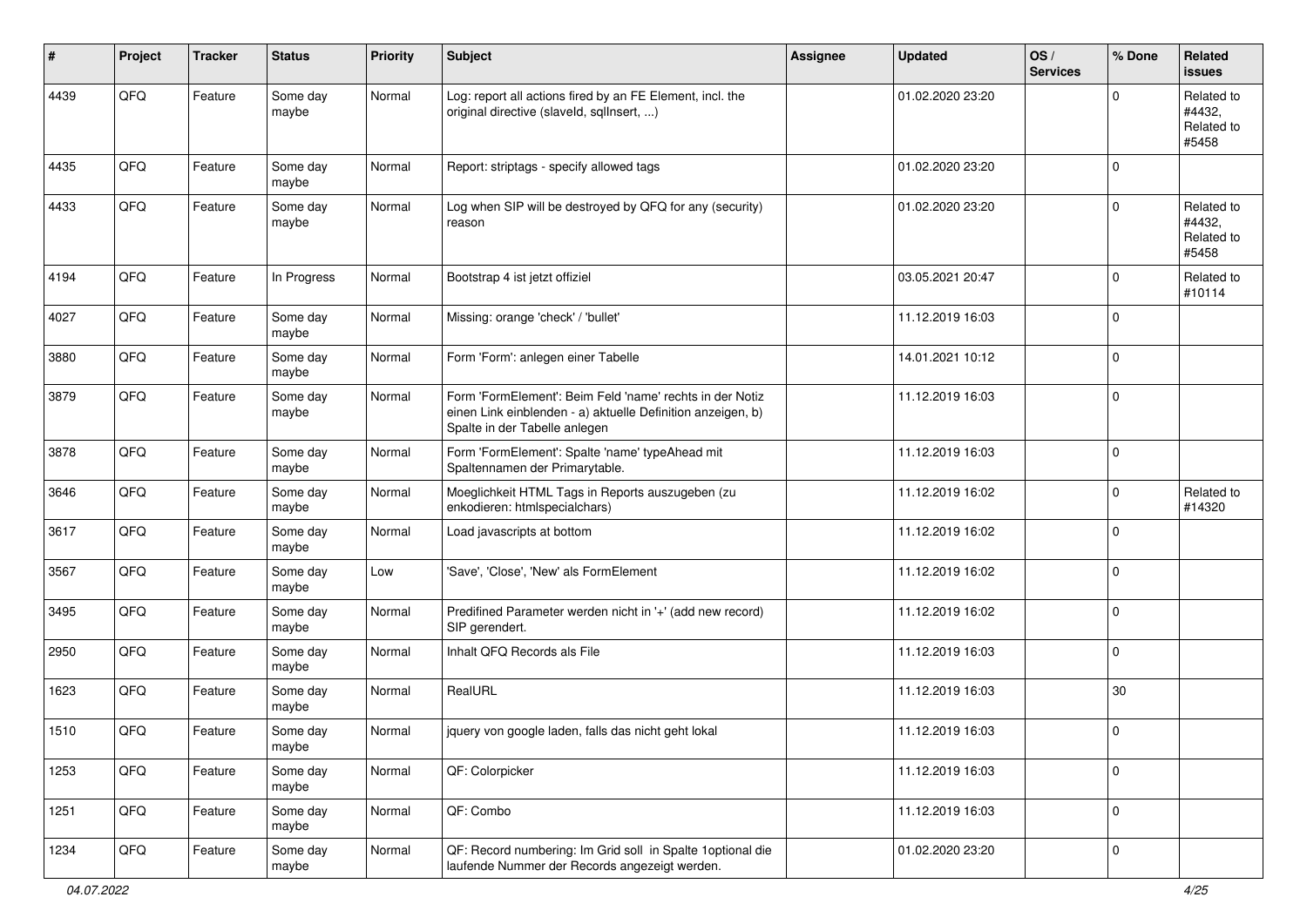| #     | Project | <b>Tracker</b> | <b>Status</b>     | <b>Priority</b> | <b>Subject</b>                                                        | Assignee        | <b>Updated</b>   | OS/<br><b>Services</b> | % Done      | <b>Related</b><br>issues                                               |
|-------|---------|----------------|-------------------|-----------------|-----------------------------------------------------------------------|-----------------|------------------|------------------------|-------------|------------------------------------------------------------------------|
| 955   | QFQ     | Feature        | Some day<br>maybe | Normal          | QF: Notizen vor/nach dem Form                                         |                 | 01.02.2020 23:20 |                        | $\mathbf 0$ |                                                                        |
| 880   | QFQ     | Feature        | Some day<br>maybe | Urgent          | Security: PHP, SQL Injection, XSS                                     |                 | 03.05.2021 21:14 |                        | $\mathbf 0$ | Related to<br>#14320                                                   |
| 14185 | QFQ     | Feature        | New               | Normal          | External/Autocron.php - better suitable directory                     | Support: System | 28.05.2022 11:03 |                        | $\mathbf 0$ |                                                                        |
| 12556 | QFQ     | Feature        | New               | Normal          | Pills Title: colored = static or dynamic on allrequiredgiven          | Benjamin Baer   | 19.03.2022 17:49 |                        | $\pmb{0}$   |                                                                        |
| 12490 | QFQ     | Feature        | New               | Normal          | Loading Plugins in QFQ - see what tinymce does. (lazy<br>loading)     | Benjamin Baer   | 08.06.2022 10:37 |                        | $\mathbf 0$ | Related to<br>#12611,<br>Related to<br>#10013,<br>Related to<br>#7732  |
| 12476 | QFQ     | Feature        | New               | Normal          | clearMe: a) should trigger 'dirty', b) sticky on textarea resize      | Benjamin Baer   | 04.01.2022 08:40 |                        | 0           | Related to<br>#9528                                                    |
| 10003 | QFQ     | Feature        | Priorize          | Normal          | fieldset: stronger visualize group                                    | Benjamin Baer   | 12.02.2020 08:13 |                        | $\mathbf 0$ |                                                                        |
| 9548  | QFQ     | Feature        | Feedback          | High            | FormElement: Pattern mismatch - optional report only on<br>focus lost | Benjamin Baer   | 03.05.2021 21:14 |                        | $\mathbf 0$ |                                                                        |
| 9135  | QFQ     | Feature        | Priorize          | Normal          | Progress Bar generic / replace old hourglass download<br>popup        | Benjamin Baer   | 03.01.2022 07:43 |                        | $\mathbf 0$ |                                                                        |
| 9130  | QFQ     | Feature        | Some day<br>maybe | Normal          | tablesorter: Automatic Row numbering / Zeilenummer                    | Benjamin Baer   | 01.02.2020 23:22 |                        | $\pmb{0}$   |                                                                        |
| 8522  | QFQ     | Feature        | Some day<br>maybe | Normal          | build QFQ - npm warnings                                              | Benjamin Baer   | 01.02.2020 23:19 |                        | 50          |                                                                        |
| 7965  | QFQ     | Feature        | Priorize          | Normal          | Input type 'text' with visual format - currency                       | Benjamin Baer   | 03.01.2022 07:45 |                        | $\pmb{0}$   |                                                                        |
| 7732  | QFQ     | Feature        | Some day<br>maybe | Normal          | Javascript: Lazy Loading der add on libs                              | Benjamin Baer   | 08.06.2022 10:38 |                        | $\mathbf 0$ | Related to<br>#12611,<br>Related to<br>#12490,<br>Related to<br>#10013 |
| 7730  | QFQ     | Feature        | Priorize          | Normal          | SELECT Box: title in between                                          | Benjamin Baer   | 01.02.2020 23:22 |                        | $\mathbf 0$ |                                                                        |
| 7602  | QFQ     | Feature        | ToDo              | High            | Multi Select: with checkboxes                                         | Benjamin Baer   | 22.03.2022 09:07 |                        | 0           |                                                                        |
| 6972  | QFQ     | Feature        | Some day<br>maybe | Normal          | Fabric Clipboard / cross browser tab                                  | Benjamin Baer   | 01.02.2020 23:21 |                        | $\mathbf 0$ |                                                                        |
| 6970  | QFQ     | Feature        | Some day<br>maybe | Normal          | tablesorter: default fuer 'sortReset' aendern von 'Ctrl' zu 'Alt'     | Benjamin Baer   | 01.02.2020 23:21 |                        | $\mathbf 0$ |                                                                        |
| 6870  | QFQ     | Feature        | Priorize          | Normal          | Click on '_link' triggers an API call                                 | Benjamin Baer   | 03.01.2022 08:25 |                        | $\pmb{0}$   |                                                                        |
| 6801  | QFQ     | Feature        | Priorize          | Normal          | Fabric: Maximize / FullIscreen                                        | Benjamin Baer   | 21.03.2022 09:56 |                        | $\pmb{0}$   |                                                                        |
| 6224  | QFG     | Feature        | Priorize          | Normal          | Dynamic update: fade in/out fields                                    | Benjamin Baer   | 21.03.2022 09:50 |                        | $\pmb{0}$   |                                                                        |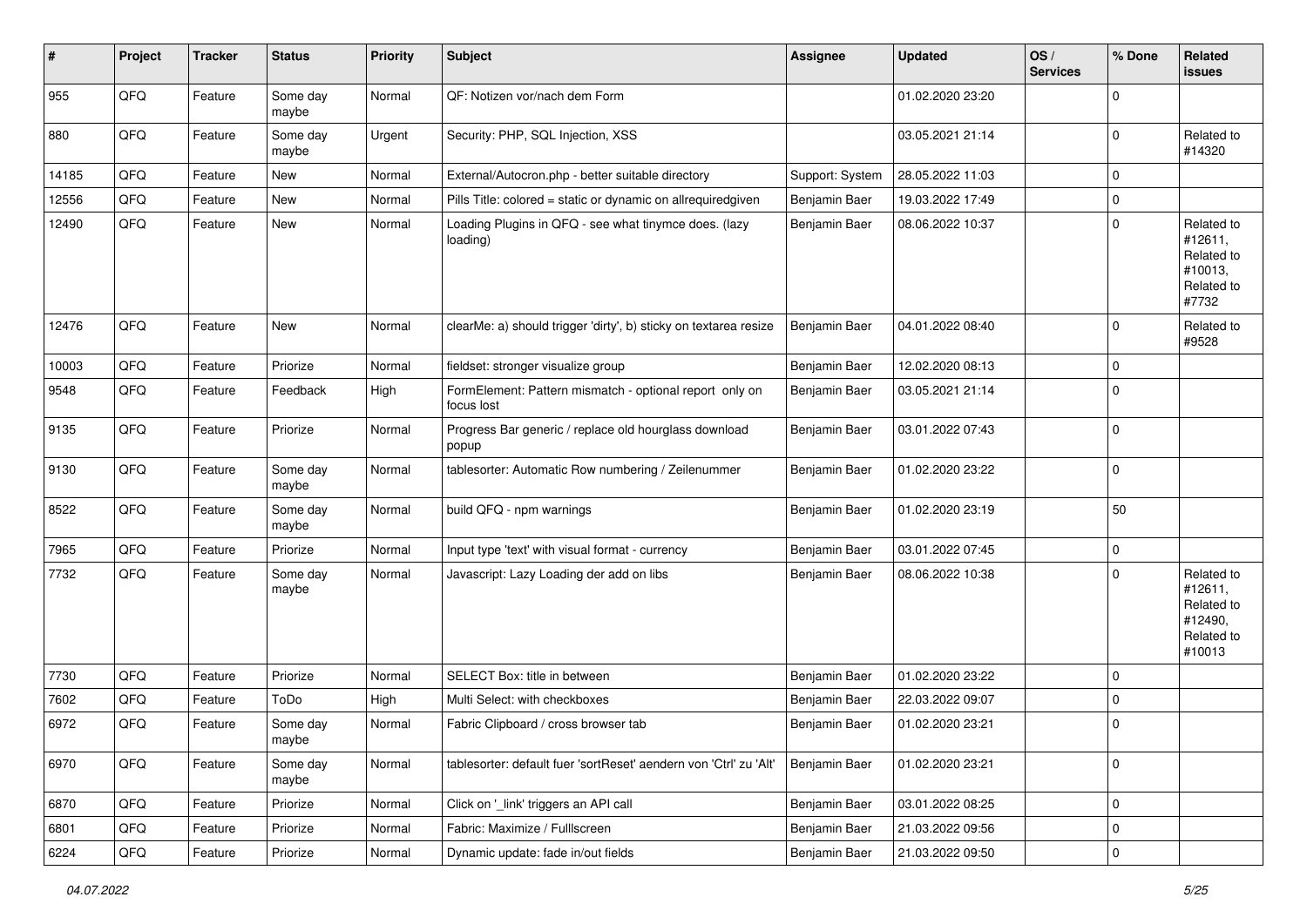| $\sharp$ | Project | <b>Tracker</b> | <b>Status</b>              | <b>Priority</b> | <b>Subject</b>                                                                | <b>Assignee</b> | <b>Updated</b>   | OS/<br><b>Services</b> | % Done      | Related<br><b>issues</b>                                               |
|----------|---------|----------------|----------------------------|-----------------|-------------------------------------------------------------------------------|-----------------|------------------|------------------------|-------------|------------------------------------------------------------------------|
| 5562     | QFQ     | Feature        | Priorize                   | Normal          | Drag'n'Drop fuer Uploads                                                      | Benjamin Baer   | 21.03.2022 09:52 |                        | $\mathbf 0$ | Related to<br>#9706                                                    |
| 5389     | QFQ     | Feature        | Some day<br>maybe          | Normal          | QFQ Design: Multline label / note                                             | Benjamin Baer   | 01.02.2020 23:19 |                        | $\mathbf 0$ |                                                                        |
| 5366     | QFQ     | Feature        | Priorize                   | Normal          | Saving with keyboard shortcuts                                                | Benjamin Baer   | 21.03.2022 09:47 |                        | $\mathbf 0$ |                                                                        |
| 5024     | QFQ     | Feature        | Some day<br>maybe          | Normal          | Fabric: Generate PDF with edits                                               | Benjamin Baer   | 01.02.2020 23:20 |                        | $\mathbf 0$ | Related to<br>#10704                                                   |
| 4420     | QFQ     | Feature        | Some day<br>maybe          | Normal          | Client: Local Storage - store the changes of a form, local in<br>the browser. | Benjamin Baer   | 11.12.2019 16:02 |                        | $\mathbf 0$ |                                                                        |
| 3692     | QFQ     | Feature        | Some day<br>maybe          | Normal          | QFQ Webseite                                                                  | Benjamin Baer   | 11.12.2019 16:02 |                        | $\mathbf 0$ | Related to<br>#5033                                                    |
| 3415     | QFQ     | Feature        | Some day<br>maybe          | Normal          | FE Login Box Templatefile                                                     | Benjamin Baer   | 11.12.2019 16:02 |                        | $\mathbf 0$ |                                                                        |
| 14371    | QFQ     | Feature        | Priorize                   | Normal          | <b>LDAP via REPORT</b>                                                        | Carsten Rose    | 19.06.2022 16:37 |                        | $\pmb{0}$   |                                                                        |
| 14290    | QFQ     | Feature        | Priorize                   | Normal          | FormEditor: Show Table Definition                                             | Carsten Rose    | 19.06.2022 16:37 |                        | $\pmb{0}$   |                                                                        |
| 14187    | QFQ     | Feature        | <b>New</b>                 | High            | qfq.log: show current URL                                                     | Carsten Rose    | 28.05.2022 11:02 |                        | $\mathbf 0$ | Related to<br>#13933,<br>Related to<br>#12532,<br>Related to<br>#11893 |
| 14090    | QFQ     | Feature        | <b>New</b>                 | Normal          | Nützliche _script funktionen                                                  | Carsten Rose    | 28.05.2022 11:03 |                        | $\mathbf 0$ |                                                                        |
| 13843    | QFQ     | Feature        | <b>New</b>                 | Normal          | Create JWT via QFQ                                                            | Carsten Rose    | 19.03.2022 17:42 |                        | $\mathbf 0$ |                                                                        |
| 13841    | QFQ     | Feature        | New                        | Normal          | Create PDF via iText - evaluate                                               | Carsten Rose    | 19.03.2022 17:42 |                        | $\pmb{0}$   |                                                                        |
| 13700    | QFQ     | Feature        | New                        | Normal          | Redesign gfg.io Seite                                                         | Carsten Rose    | 19.03.2022 17:43 |                        | $\pmb{0}$   |                                                                        |
| 13566    | QFQ     | Feature        | Ready to sync<br>(develop) | Normal          | Delete config-example.qfq.php file                                            | Carsten Rose    | 23.12.2021 09:25 |                        | $\mathbf 0$ |                                                                        |
| 13467    | QFQ     | Feature        | New                        | Normal          | ChangeLog Generator                                                           | Carsten Rose    | 19.03.2022 17:46 |                        | $\mathbf 0$ | Related to<br>#11460                                                   |
| 13354    | QFQ     | Feature        | New                        | Normal          | Using Websocket in QFQ                                                        | Carsten Rose    | 10.11.2021 15:47 |                        | $\mathbf 0$ |                                                                        |
| 13330    | QFQ     | Feature        | In Progress                | Normal          | Multi Form: Upload                                                            | Carsten Rose    | 07.11.2021 12:40 |                        | 50          | Related to<br>#9706                                                    |
| 12679    | QFQ     | Feature        | New                        | Normal          | tablesorter: custom column width                                              | Carsten Rose    | 16.06.2021 11:10 |                        | $\pmb{0}$   |                                                                        |
| 12664    | QFQ     | Feature        | New                        | Normal          | TinyMCE: report/remove malicous HTML/JS Code                                  | Carsten Rose    | 19.03.2022 17:47 |                        | $\mathbf 0$ | Related to<br>#14320                                                   |
| 12632    | QFQ     | Feature        | New                        | Normal          | TinyMCE: Prepare CSS classes for images                                       | Carsten Rose    | 04.06.2021 14:35 |                        | 100         | Blocked by<br>#12186                                                   |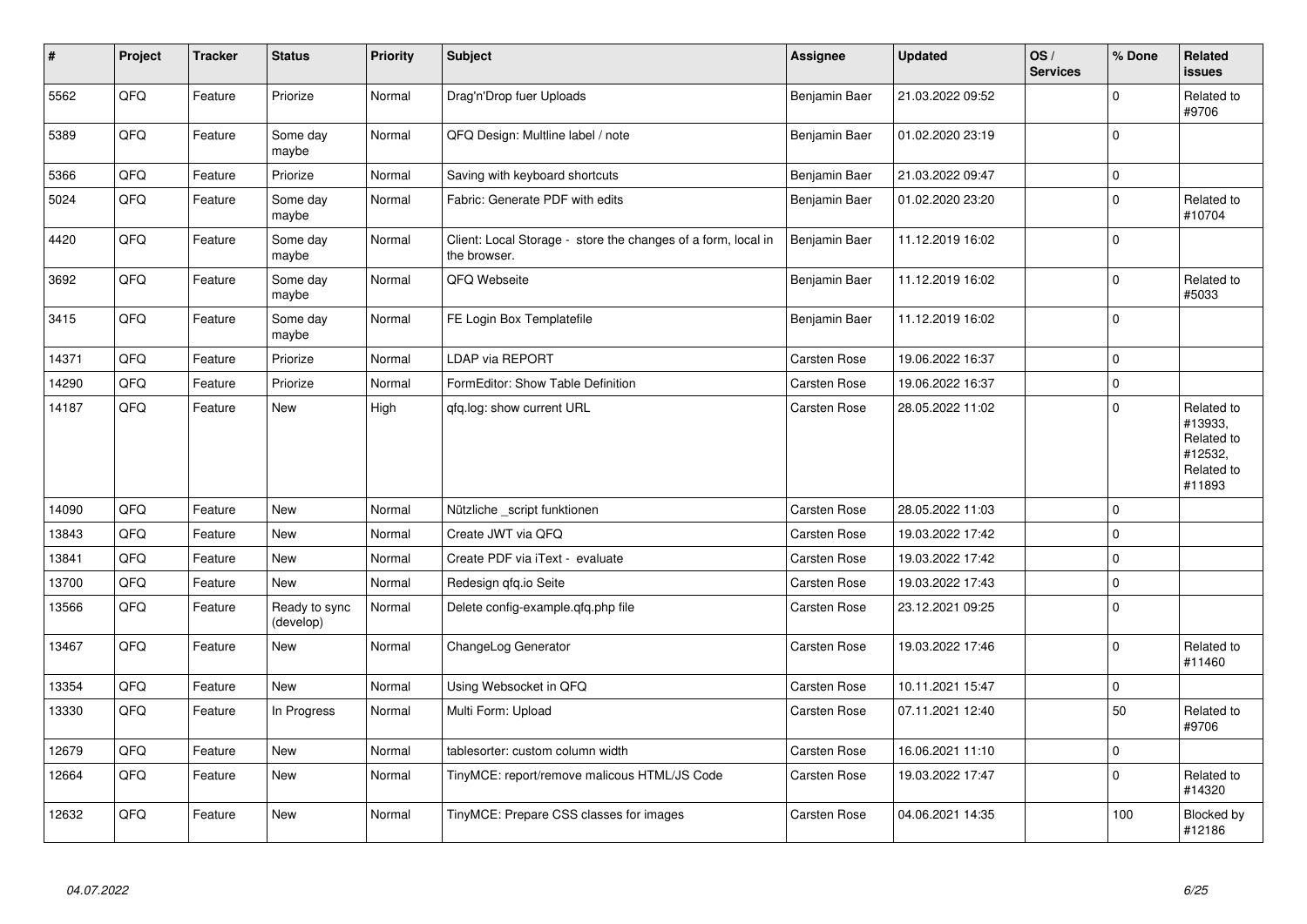| $\vert$ # | Project | <b>Tracker</b> | <b>Status</b>     | <b>Priority</b> | <b>Subject</b>                                                                                                                        | Assignee            | <b>Updated</b>   | OS/<br><b>Services</b> | % Done      | Related<br><b>issues</b>                                               |
|-----------|---------|----------------|-------------------|-----------------|---------------------------------------------------------------------------------------------------------------------------------------|---------------------|------------------|------------------------|-------------|------------------------------------------------------------------------|
| 12611     | QFQ     | Feature        | Some day<br>maybe | Normal          | Refactoring: Bootstrap with Lazy Loading                                                                                              | Carsten Rose        | 08.06.2022 10:37 |                        | $\Omega$    | Related to<br>#12490,<br>Related to<br>#10013.<br>Related to<br>#7732  |
| 12603     | QFQ     | Feature        | New               | Normal          | Dropdown (Select), Radio, checkbox:<br>itemListAlways={{!SELECT key, value}}                                                          | Carsten Rose        | 19.03.2022 17:47 |                        | $\mathbf 0$ |                                                                        |
| 12584     | QFQ     | Feature        | Feedback          | Normal          | T3 v10 migration script: replace alias-patterns (v11)                                                                                 | Carsten Rose        | 28.05.2022 11:12 |                        | 100         |                                                                        |
| 12544     | QFQ     | Feature        | New               | High            | a) ' AS _link' new also as ' AS _format', b) sortierung via<br>'display: none;', c) '_format' benoeitgt nicht zwingend<br>u/U/p/m/z/d | <b>Carsten Rose</b> | 14.12.2021 16:03 |                        | $\Omega$    |                                                                        |
| 12532     | QFQ     | Feature        | <b>New</b>        | High            | SIP-Parameter bei Seitenaufruf in Browser-Console<br>anzeigen                                                                         | Carsten Rose        | 07.12.2021 17:19 |                        | $\mathbf 0$ | Related to<br>#11893,<br>Related to<br>#14187                          |
| 12504     | QFQ     | Feature        | Priorize          | Normal          | sql.log: report fe.id                                                                                                                 | Carsten Rose        | 05.05.2021 22:09 |                        | $\mathbf 0$ |                                                                        |
| 12503     | QFQ     | Feature        | Priorize          | Normal          | Detect dangerous UPDATE statement with missing WHERE                                                                                  | <b>Carsten Rose</b> | 05.05.2021 22:09 |                        | $\mathbf 0$ |                                                                        |
| 12480     | QFQ     | Feature        | <b>New</b>        | Normal          | If QFQ upgrade is running, block further request                                                                                      | Carsten Rose        | 03.05.2021 20:45 |                        | $\mathbf 0$ |                                                                        |
| 12477     | QFQ     | Feature        | New               | Normal          | Support for refactoring: Form, FormElement, diverse<br>Tabellen/Spalten, tt-content Records                                           | Carsten Rose        | 03.05.2021 20:45 |                        | $\mathbf 0$ |                                                                        |
| 12474     | QFQ     | Feature        | New               | Normal          | Check BaseConfigURL if it is given and the the last char is '/'                                                                       | <b>Carsten Rose</b> | 03.05.2021 20:45 |                        | $\mathbf 0$ |                                                                        |
| 12465     | QFQ     | Feature        | New               | Normal          | QFQ Function: use in FE to fill StoreRecord                                                                                           | Carsten Rose        | 05.05.2021 21:58 |                        | $\pmb{0}$   |                                                                        |
| 12452     | QFQ     | Feature        | Priorize          | Normal          | BaseURL: alsways with '/' at the end                                                                                                  | Carsten Rose        | 19.06.2022 13:45 |                        | $\mathbf 0$ | Related to<br>#10782                                                   |
| 12440     | QFQ     | Feature        | In Progress       | Normal          | Typo3 V10 upgrade (durchfuehren und testen)                                                                                           | Carsten Rose        | 21.03.2022 09:53 |                        | 50          | Related to<br>#12357,<br>Related to<br>#12067.<br>Related to<br>#10661 |
| 12439     | QFQ     | Feature        | In Progress       | Normal          | TinyMCE Paste from Word & Character Count/Limit                                                                                       | Carsten Rose        | 05.05.2021 22:15 |                        | $\mathbf 0$ |                                                                        |
| 12413     | QFQ     | Feature        | <b>New</b>        | Normal          | STORE TYPO3: enhance for {{be users.email:T}},<br>{{fe users.email:T}}                                                                | Carsten Rose        | 03.05.2021 20:45 |                        | $\Omega$    | Related to<br>#12412,<br>Related to<br>#10012                          |
| 12412     | QFQ     | Feature        | <b>New</b>        | Normal          | Action/Escape qualifier 'e' (empty), '0': if given, an empty<br>string (or '0') will be treated as 'not found'                        | Carsten Rose        | 08.05.2021 09:40 |                        | $\Omega$    | Related to<br>#12413,<br>Related to<br>#10012                          |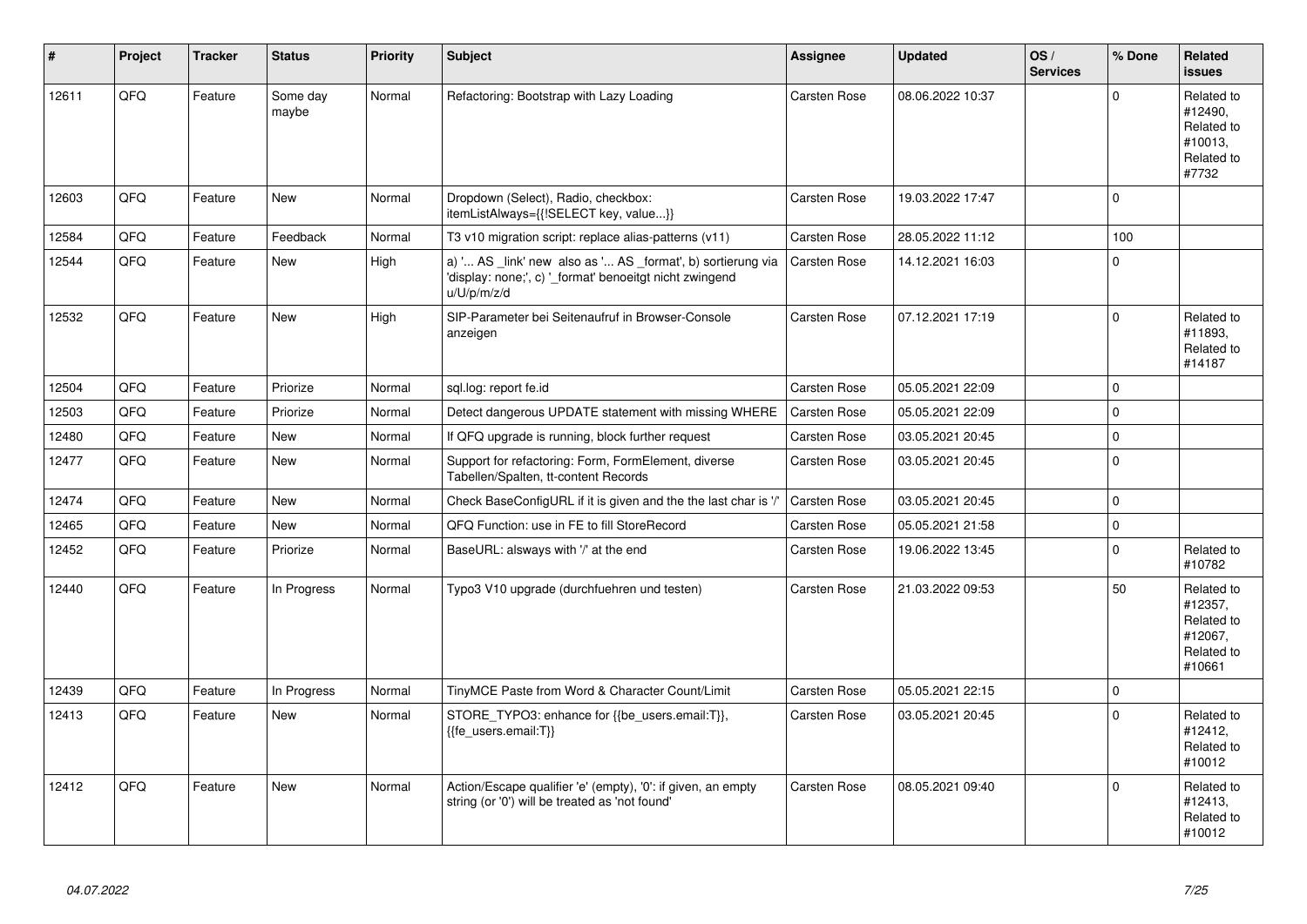| ∦     | Project | <b>Tracker</b> | <b>Status</b>     | <b>Priority</b> | Subject                                                                                                    | <b>Assignee</b>                                        | <b>Updated</b>   | OS/<br><b>Services</b> | % Done      | Related<br><b>issues</b>                      |                      |
|-------|---------|----------------|-------------------|-----------------|------------------------------------------------------------------------------------------------------------|--------------------------------------------------------|------------------|------------------------|-------------|-----------------------------------------------|----------------------|
| 12400 | QFQ     | Feature        | New               | Normal          | Tutorial ist in QFQ Doku, Wird in der Suche gefunden, es<br>gibt aber kein Menupunkt - Inhalt ueberpruefen | <b>Carsten Rose</b>                                    | 03.05.2021 20:45 |                        | $\mathbf 0$ |                                               |                      |
| 12337 | QFQ     | Feature        | Some day<br>maybe | Normal          | Database.php: better caching                                                                               | <b>Carsten Rose</b>                                    | 16.09.2021 15:10 |                        | $\mathbf 0$ |                                               |                      |
| 12330 | QFQ     | Feature        | New               | Normal          | Copy to input field / text area / TinyMCE                                                                  | Carsten Rose                                           | 07.04.2021 09:01 |                        | $\mathbf 0$ |                                               |                      |
| 12315 | QFQ     | Feature        | Some day<br>maybe | Normal          | Form History (Diffs) / Backups                                                                             | Carsten Rose                                           | 16.09.2021 15:10 |                        | $\mathbf 0$ |                                               |                      |
| 12269 | QFQ     | Feature        | New               | Normal          | 2FA - Login                                                                                                | Carsten Rose                                           | 03.05.2021 20:45 |                        | $\mathbf 0$ |                                               |                      |
| 12186 | QFQ     | Feature        | New               | High            | TinyMCE Config für Objekte                                                                                 | Carsten Rose                                           | 07.12.2021 17:19 |                        | $\mathbf 0$ | <b>Blocks</b><br>#12632                       |                      |
| 12163 | QFQ     | Feature        | New               | Normal          | Checkbox: table wrap                                                                                       | Carsten Rose                                           | 03.05.2021 20:51 |                        | $\mathbf 0$ |                                               |                      |
| 12162 | QFQ     | Feature        | New               | Normal          | FE.type=sendmail: personalized mailing (several mails) via<br>template                                     | Carsten Rose                                           | 03.05.2021 20:45 |                        | $\Omega$    |                                               |                      |
| 12146 | QFQ     | Feature        | New               | Normal          | Autocron Job: Anzeigen wann der naechste Job ausgefuehrt<br>wird, resp das er nicht ausgefuehrt wird       | Carsten Rose                                           | 15.03.2021 15:23 |                        | $\mathbf 0$ |                                               |                      |
| 12119 | QFQ     | Feature        | <b>New</b>        | Normal          | AS paged: error message missing if there ist no 'r' argument.                                              | <b>Carsten Rose</b>                                    | 03.05.2021 20:51 |                        | $\mathbf 0$ |                                               |                      |
| 12109 | QFQ     | Feature        | New               | Normal          | Donwload Link: Plain, SIP, Persistent Link, Peristent SIP -<br>new notation                                | Carsten Rose                                           | 03.05.2021 20:45 |                        | $\mathbf 0$ | Related to<br>#12085                          |                      |
| 12024 | QFQ     | Feature        | New               | Normal          | Excel Export: text columns by default decode<br>htmlspeciachar()                                           | Carsten Rose                                           | 17.02.2021 23:55 |                        | $\mathbf 0$ | Related to<br>#12022                          |                      |
| 12023 | QFQ     | Feature        | New               | Normal          | MySQL Stored Precdure: QDECODESPECIALCHAR()                                                                | Carsten Rose                                           | 16.02.2021 11:16 |                        | $\mathbf 0$ | Related to<br>#12022                          |                      |
| 11980 | QFQ     | Feature        | In Progress       | Normal          | protected verzeichnis MUSS geschützt werden                                                                | <b>Carsten Rose</b>                                    | 07.09.2021 13:30 |                        | $\mathbf 0$ |                                               |                      |
| 11955 | QFQ     | Feature        | New               | Normal          | subrecord: new title option to set <th> attributes - e.g. to<br/>customize tablesorter options.</th>       | attributes - e.g. to<br>customize tablesorter options. | Carsten Rose     | 03.05.2021 20:47       |             | $\mathbf 0$                                   | Related to<br>#11775 |
| 11893 | QFQ     | Feature        | New               | High            | Broken SIP: a) only report one time, b) only report in main<br>column                                      | Carsten Rose                                           | 12.05.2021 12:13 |                        | $\Omega$    | Related to<br>#12532,<br>Related to<br>#14187 |                      |
| 11775 | QFQ     | Feature        | New               | Normal          | Subrecord Tooltip pro Feld                                                                                 | <b>Carsten Rose</b>                                    | 18.12.2020 15:22 |                        | $\mathbf 0$ | Related to<br>#11955                          |                      |
| 11747 | QFQ     | Feature        | New               | Normal          | Maintenance Page with Redirect                                                                             | <b>Carsten Rose</b>                                    | 03.05.2021 20:47 |                        | $\mathbf 0$ | Related to<br>#11741                          |                      |
| 11702 | QFQ     | Feature        | New               | Normal          | HTML Special Char makes no sense for 'allbut' if '&' is<br>forbidden                                       | <b>Carsten Rose</b>                                    | 07.12.2021 16:35 |                        | $\mathbf 0$ | Related to<br>#5112,<br>Related to<br>#14320  |                      |
| 11523 | QFQ     | Feature        | New               | Normal          | Mit dynamic Update erkennen, ob Upload gemacht wurde                                                       | Carsten Rose                                           | 13.11.2020 15:07 |                        | $\pmb{0}$   | Related to<br>#9533                           |                      |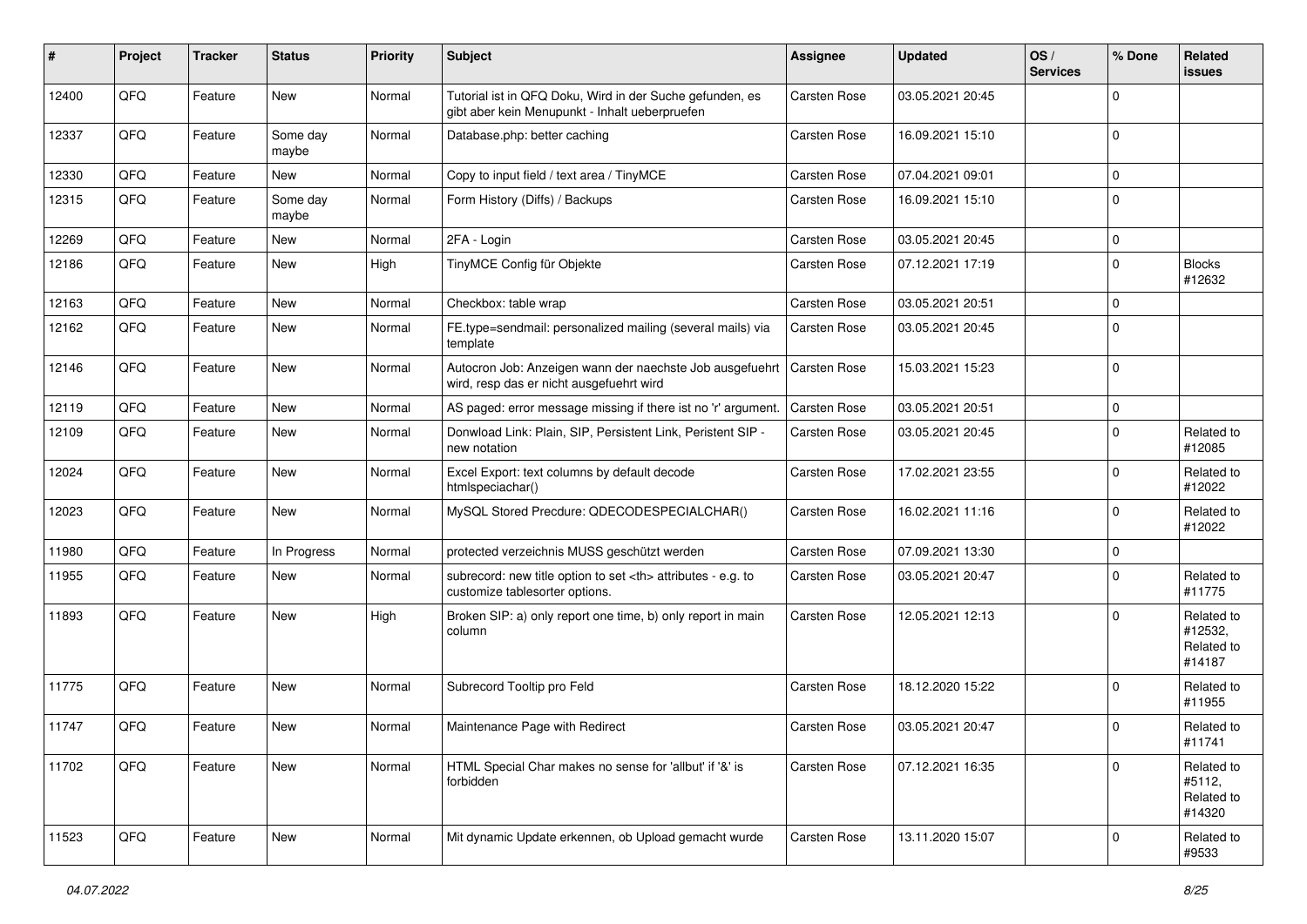| #     | Project | <b>Tracker</b> | <b>Status</b>     | <b>Priority</b> | <b>Subject</b>                                                       | <b>Assignee</b>     | <b>Updated</b>   | OS/<br><b>Services</b> | % Done      | <b>Related</b><br><b>issues</b>              |
|-------|---------|----------------|-------------------|-----------------|----------------------------------------------------------------------|---------------------|------------------|------------------------|-------------|----------------------------------------------|
| 11516 | QFQ     | Feature        | <b>New</b>        | Normal          | Multi Page Form (Previous/Next Buttons)                              | <b>Carsten Rose</b> | 16.03.2021 17:52 |                        | $\Omega$    |                                              |
| 11504 | QFQ     | Feature        | New               | Normal          | Dynamic Update: Button text update for 'Save',' Close' &<br>'Delete' | Carsten Rose        | 12.11.2020 23:44 |                        | $\mathbf 0$ |                                              |
| 11460 | QFQ     | Feature        | <b>New</b>        | Normal          | Easier creation of changelog: gitchangelog                           | <b>Carsten Rose</b> | 12.06.2021 10:20 |                        | $\mathbf 0$ | Related to<br>#13467                         |
| 11323 | QFQ     | Feature        | Some day<br>maybe | Normal          | Report Frontend Editor Modal + Codemirror                            | Carsten Rose        | 16.09.2021 15:10 |                        | $\mathsf 0$ | Related to<br>#11036                         |
| 11322 | QFQ     | Feature        | Some day<br>maybe | Normal          | Form Element JSON - (multiline parameter field)                      | Carsten Rose        | 16.09.2021 15:10 |                        | $\mathsf 0$ |                                              |
| 11320 | QFQ     | Feature        | Priorize          | Normal          | Typo3 Version 10 support                                             | Carsten Rose        | 05.05.2021 22:09 |                        | $\mathbf 0$ |                                              |
| 11217 | QFQ     | Feature        | Some day<br>maybe | Normal          | <b>Extend Script Functionality</b>                                   | Carsten Rose        | 16.09.2021 15:10 |                        | $\mathbf 0$ |                                              |
| 11080 | QFQ     | Feature        | New               | Normal          | Send MQTT messages                                                   | Carsten Rose        | 29.08.2020 19:49 |                        | $\mathbf 0$ |                                              |
| 11076 | QFQ     | Feature        | In Progress       | Normal          | SELECT  AS websocket                                                 | Carsten Rose        | 30.08.2020 17:49 |                        | $\mathbf 0$ |                                              |
| 11036 | QFQ     | Feature        | Some day<br>maybe | Normal          | inline report editor permissions                                     | Carsten Rose        | 16.09.2021 15:09 |                        | $\mathbf 0$ | Related to<br>#11323                         |
| 10996 | QFQ     | Feature        | New               | Normal          | Download video via sip: no seek                                      | Carsten Rose        | 12.08.2020 14:18 |                        | $\mathbf 0$ |                                              |
| 10979 | QFQ     | Feature        | <b>New</b>        | Normal          | Ajax Calls an API - dataReport                                       | Carsten Rose        | 11.05.2022 12:15 |                        | $\mathbf 0$ |                                              |
| 10976 | QFQ     | Feature        | <b>New</b>        | Normal          | Excel Export Verbesserungen                                          | Carsten Rose        | 06.08.2020 10:56 |                        | $\mathbf 0$ |                                              |
| 10819 | QFQ     | Feature        | New               | Normal          | Persistent SIP - second try                                          | Carsten Rose        | 29.06.2020 23:02 |                        | $\mathbf 0$ | Related to<br>#6261                          |
| 10793 | QFQ     | Feature        | In Progress       | Normal          | <b>Update NPM Packages</b>                                           | Carsten Rose        | 07.09.2021 13:25 |                        | 30          |                                              |
| 10745 | QFQ     | Feature        | Some day<br>maybe | Normal          | Tablesorter Excel Export                                             | Carsten Rose        | 16.09.2021 15:09 |                        | $\Omega$    |                                              |
| 10716 | QFQ     | Feature        | Some day<br>maybe | Normal          | Business Logic mit Externen Skripten                                 | Carsten Rose        | 16.09.2021 15:10 |                        | $\mathbf 0$ | Related to<br>#10713,<br>Related to<br>#8217 |
| 10714 | QFQ     | Feature        | New               | Normal          | multi Table Form                                                     | Carsten Rose        | 16.03.2021 18:44 |                        | $\mathbf 0$ |                                              |
| 10593 | QFQ     | Feature        | <b>New</b>        | Normal          | label2: text behind input element                                    | <b>Carsten Rose</b> | 16.05.2020 10:57 |                        | $\mathbf 0$ |                                              |
| 10443 | QFQ     | Feature        | In Progress       | Normal          | Konzept _api / _live                                                 | Carsten Rose        | 07.05.2020 09:39 |                        | $\mathbf 0$ |                                              |
| 10119 | QFQ     | Feature        | <b>New</b>        | Normal          | Dropdown (selectlist) & TypeAhead: format and catagorize<br>list     | Carsten Rose        | 07.05.2020 09:36 |                        | $\mathbf 0$ |                                              |
| 10116 | QFQ     | Feature        | Some day<br>maybe | Normal          | TypeAhead: Tag - show inside 'input' element                         | Carsten Rose        | 16.09.2021 15:09 |                        | $\mathbf 0$ |                                              |
| 10115 | QFQ     | Feature        | New               | Normal          | TypeAhead: static list                                               | <b>Carsten Rose</b> | 26.02.2020 16:42 |                        | 100         |                                              |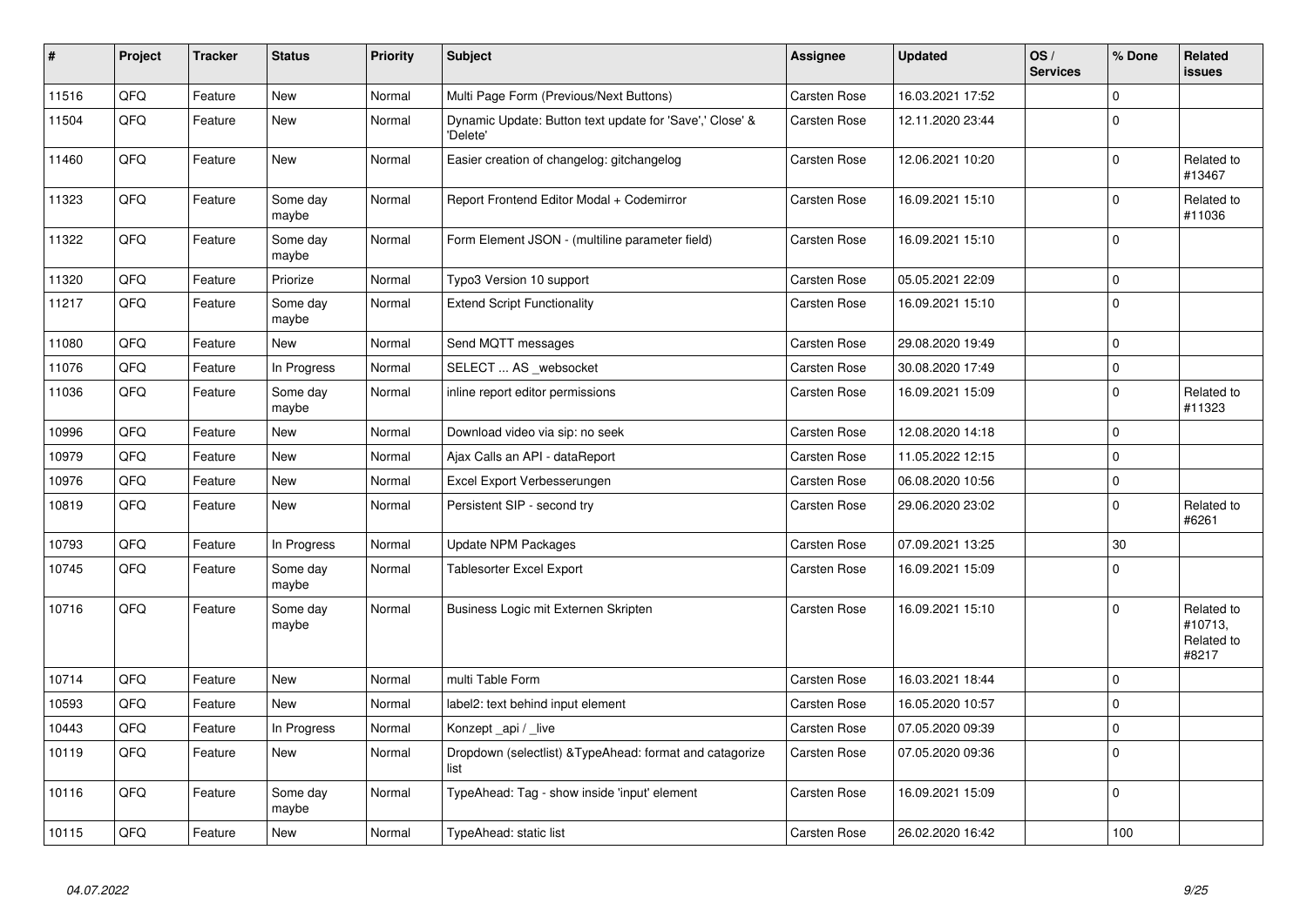| $\vert$ # | Project | <b>Tracker</b> | <b>Status</b>     | Priority | <b>Subject</b>                                                                                                                        | <b>Assignee</b>     | <b>Updated</b>   | OS/<br><b>Services</b> | % Done      | Related<br><b>issues</b>                                               |
|-----------|---------|----------------|-------------------|----------|---------------------------------------------------------------------------------------------------------------------------------------|---------------------|------------------|------------------------|-------------|------------------------------------------------------------------------|
| 10095     | QFQ     | Feature        | Some day<br>maybe | Normal   | Generic Gitlab Integration into QFQ                                                                                                   | Carsten Rose        | 16.09.2021 15:10 |                        | $\Omega$    |                                                                        |
| 10080     | QFQ     | Feature        | <b>New</b>        | Normal   | Popup on 'save' / 'close': configure dialog (answer<br>yes/no/cancle/)                                                                | Carsten Rose        | 28.03.2021 20:52 |                        | $\Omega$    | Is duplicate<br>of #12262                                              |
| 10015     | QFQ     | Feature        | Priorize          | Normal   | Monospace in Textarea                                                                                                                 | Carsten Rose        | 03.02.2020 13:40 |                        | $\Omega$    |                                                                        |
| 10014     | QFQ     | Feature        | New               | Normal   | Manual.rst: describe behaviour and process order of<br>fillStoreVar, slaveId, sqlBefore,                                              | Carsten Rose        | 01.02.2020 22:31 |                        | $\Omega$    |                                                                        |
| 10013     | QFQ     | Feature        | Some day<br>maybe | Normal   | FE.typ=editor: CodeMirror                                                                                                             | Carsten Rose        | 08.06.2022 10:37 |                        | $\Omega$    | Related to<br>#12611,<br>Related to<br>#12490,<br>Related to<br>#7732  |
| 10012     | QFQ     | Feature        | Priorize          | Normal   | redirectAllMailTo: {{beEmail:T}}                                                                                                      | <b>Carsten Rose</b> | 08.05.2021 09:54 |                        | $\Omega$    | Related to<br>#12412,<br>Related to<br>#12413,<br>Related to<br>#10011 |
| 10011     | QFQ     | Feature        | Priorize          | Normal   | Offer new STORE_TYPO3 Variable 'beUser', 'beEmail'                                                                                    | <b>Carsten Rose</b> | 08.05.2021 09:51 |                        | $\Omega$    | Related to<br>#10012,<br>Related to<br>#12511                          |
| 10005     | QFQ     | Feature        | Priorize          | Normal   | Report / special column name:  AS _calendar                                                                                           | Carsten Rose        | 03.06.2020 17:28 |                        | $\Omega$    |                                                                        |
| 9983      | QFQ     | Feature        | <b>New</b>        | Normal   | Report Notation: new keyword 'range'                                                                                                  | Carsten Rose        | 01.02.2020 15:55 |                        | $\Omega$    |                                                                        |
| 9968      | QFQ     | Feature        | Priorize          | Normal   | Tooltip in Links for Developer                                                                                                        | <b>Carsten Rose</b> | 01.02.2020 23:17 |                        | $\mathbf 0$ |                                                                        |
| 9928      | QFQ     | Feature        | Priorize          | Normal   | SpecialColumnName: a) Deprecated: ' AS "_+tag " ', b)<br>New: ' AS "_ <tag1><tag2>"</tag2></tag1>                                     | Carsten Rose        | 01.02.2020 23:17 |                        | $\Omega$    | Related to<br>#9929                                                    |
| 9927      | QFQ     | Feature        | New               | Normal   | QFQ Update: a) Update nur machen wenn BE User<br>eingeloggt ist., b) Bei Fehler genaue Meldung welcher<br>Updateschritt Probleme hat. | Carsten Rose        | 22.01.2020 12:59 |                        | $\Omega$    |                                                                        |
| 9900      | QFQ     | Feature        | Priorize          | Normal   | Generic API Call: tt-content record >> JSON                                                                                           | Carsten Rose        | 01.02.2020 10:13 |                        | $\Omega$    |                                                                        |
| 9811      | QFQ     | Feature        | New               | Normal   | Report: tag every n'th row                                                                                                            | Carsten Rose        | 01.02.2020 23:22 |                        | $\Omega$    |                                                                        |
| 9781      | QFQ     | Feature        | New               | Normal   | Button: CSS class to make buttons smaller                                                                                             | Carsten Rose        | 01.02.2020 23:22 |                        | $\Omega$    |                                                                        |
| 9777      | QFQ     | Feature        | New               | Normal   | Logging QFQ Variables                                                                                                                 | Carsten Rose        | 16.12.2019 17:17 |                        | $\Omega$    |                                                                        |
| 9707      | QFQ     | Feature        | New               | Normal   | SIP security: encode pageld and check pageld on decode                                                                                | Carsten Rose        | 01.02.2020 23:22 |                        | $\Omega$    |                                                                        |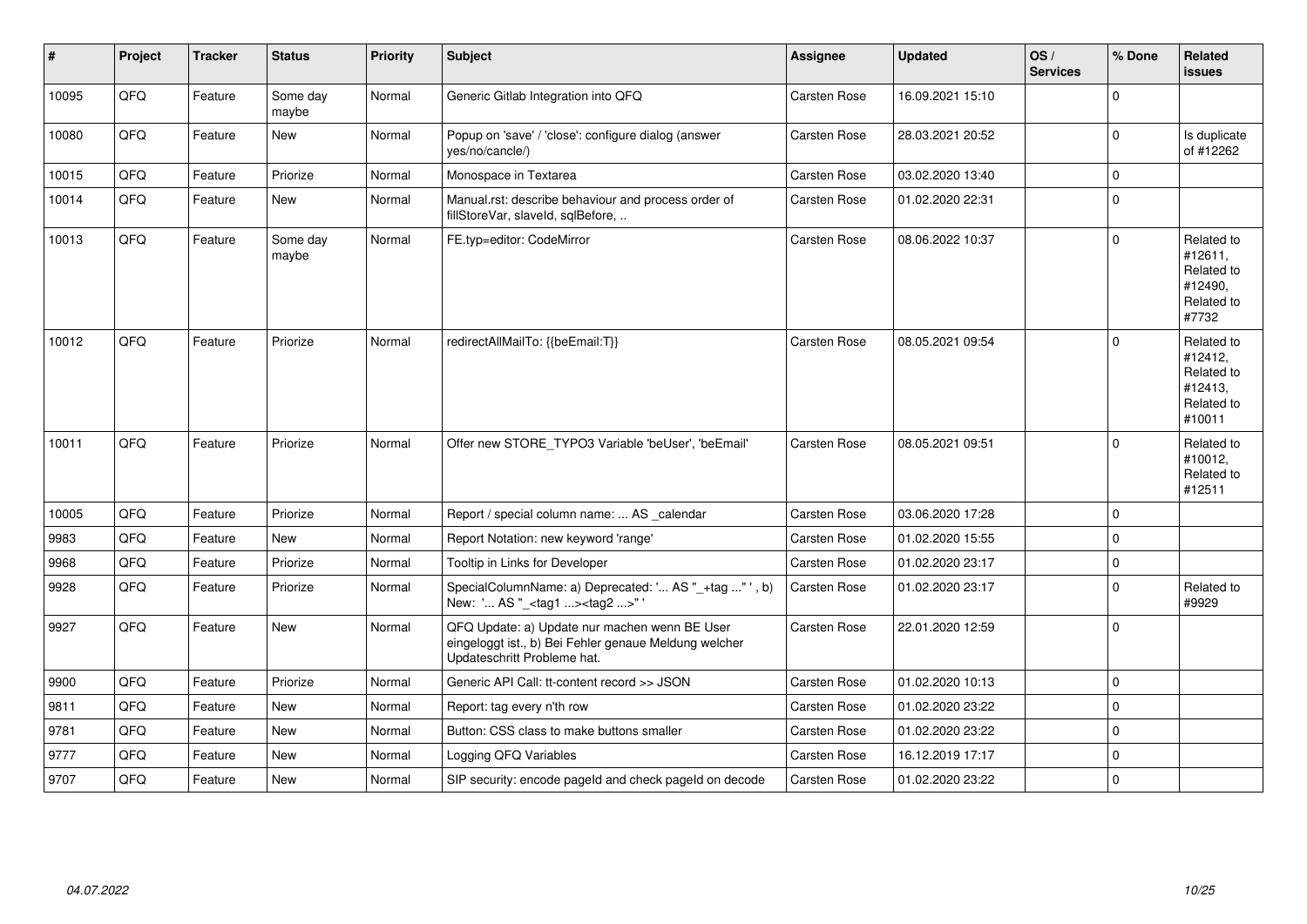| $\vert$ # | Project | <b>Tracker</b> | <b>Status</b>     | <b>Priority</b> | <b>Subject</b>                                                                  | <b>Assignee</b>     | <b>Updated</b>   | OS/<br><b>Services</b> | % Done      | Related<br><b>issues</b>                                             |
|-----------|---------|----------------|-------------------|-----------------|---------------------------------------------------------------------------------|---------------------|------------------|------------------------|-------------|----------------------------------------------------------------------|
| 9706      | QFQ     | Feature        | New               | Normal          | Multi File Upload (hidden template group)                                       | <b>Carsten Rose</b> | 01.02.2020 23:22 |                        | $\Omega$    | Related to<br>#7521,<br>Related to<br>#5562,<br>Related to<br>#13330 |
| 9704      | QFQ     | Feature        | Some day<br>maybe | Normal          | Thumbnails Generieren beim Splitten von PDF Files                               | <b>Carsten Rose</b> | 11.12.2019 16:01 |                        | $\mathbf 0$ |                                                                      |
| 9668      | QFQ     | Feature        | Priorize          | Normal          | Form.mode: rename 'hidden' to 'hide'                                            | Carsten Rose        | 05.05.2021 22:14 |                        | $\pmb{0}$   | Related to<br>#6437                                                  |
| 9602      | QFQ     | Feature        | New               | Normal          | Form definition as JSON                                                         | Carsten Rose        | 01.02.2020 23:21 |                        | $\mathbf 0$ | Related to<br>#9600                                                  |
| 9579      | QFQ     | Feature        | Some day<br>maybe | Normal          | Multiform with Process Row                                                      | Carsten Rose        | 11.12.2019 16:01 |                        | $\mathbf 0$ |                                                                      |
| 9537      | QFQ     | Feature        | New               | Normal          | FormEditor: Edit fieldset in FrontEnd                                           | Carsten Rose        | 01.02.2020 23:22 |                        | $\mathbf 0$ |                                                                      |
| 9517      | QFQ     | Feature        | In Progress       | High            | Input multiple tags with typeahead                                              | Carsten Rose        | 03.05.2021 21:14 |                        | 40          | Related to<br>#10150                                                 |
| 9394      | QFQ     | Feature        | Priorize          | Normal          | REST: allow for non numerical ids in get requests                               | <b>Carsten Rose</b> | 05.05.2021 22:10 |                        | $\pmb{0}$   |                                                                      |
| 9352      | QFQ     | Feature        | New               | Normal          | FE 'Native' fire slaveld, sqlAfter, sqlIns                                      | Carsten Rose        | 01.02.2020 23:22 |                        | $\mathbf 0$ |                                                                      |
| 9348      | QFQ     | Feature        | New               | Normal          | defaultThumbnailSize: pre render thumbnails                                     | <b>Carsten Rose</b> | 12.06.2021 09:05 |                        | $\mathbf 0$ |                                                                      |
| 9346      | QFQ     | Feature        | Priorize          | Normal          | beforeSave: check if an upload is given                                         | Carsten Rose        | 11.06.2021 21:18 |                        | $\mathbf 0$ |                                                                      |
| 9221      | QFQ     | Feature        | New               | Normal          | typeAhead: Zeichenlimite ausschalten                                            | <b>Carsten Rose</b> | 29.06.2022 22:36 |                        | $\mathbf 0$ |                                                                      |
| 9208      | QFQ     | Feature        | New               | Normal          | Manage 'recent' records                                                         | <b>Carsten Rose</b> | 01.02.2020 23:22 |                        | $\mathbf 0$ |                                                                      |
| 9136      | QFQ     | Feature        | New               | Normal          | Create ZIP files with dynamic PDFs                                              | Carsten Rose        | 01.02.2020 23:22 |                        | $\mathbf 0$ |                                                                      |
| 9129      | QFQ     | Feature        | New               | Normal          | sqlValidate: Message as notification, not as error                              | Carsten Rose        | 01.02.2020 23:22 |                        | $\mathbf 0$ | Related to<br>#9128                                                  |
| 9128      | QFQ     | Feature        | New               | Normal          | Error Message: not replaced variables- a) replace back to<br>'{{', b) underline | Carsten Rose        | 01.02.2020 23:22 |                        | $\mathbf 0$ | Related to<br>#9129                                                  |
| 8975      | QFQ     | Feature        | New               | Normal          | Report Notation: 2.0                                                            | Carsten Rose        | 01.02.2020 23:22 |                        | $\mathbf 0$ | Related to<br>#8963                                                  |
| 8963      | QFQ     | Feature        | Priorize          | Normal          | Setting values in a store: flexible way                                         | <b>Carsten Rose</b> | 05.05.2021 22:10 |                        | $\mathbf 0$ | Related to<br>#8975                                                  |
| 8962      | QFG     | Feature        | New               | High            | allow for form fields with identical names                                      | Carsten Rose        | 03.05.2021 21:14 |                        | $\pmb{0}$   |                                                                      |
| 8894      | QFQ     | Feature        | Some day<br>maybe | Normal          | Documentation Tags Usable in QFQ Application                                    | Carsten Rose        | 11.12.2019 16:01 |                        | $\mathbf 0$ |                                                                      |
| 8892      | QFQ     | Feature        | Some day<br>maybe | Normal          | Display and Edit SQL Comments in Form Editor                                    | Carsten Rose        | 11.12.2019 16:01 |                        | $\mathbf 0$ |                                                                      |
| 8806      | QFG     | Feature        | New               | Normal          | SQL Function nl2br                                                              | Carsten Rose        | 01.02.2020 23:22 |                        | $\pmb{0}$   |                                                                      |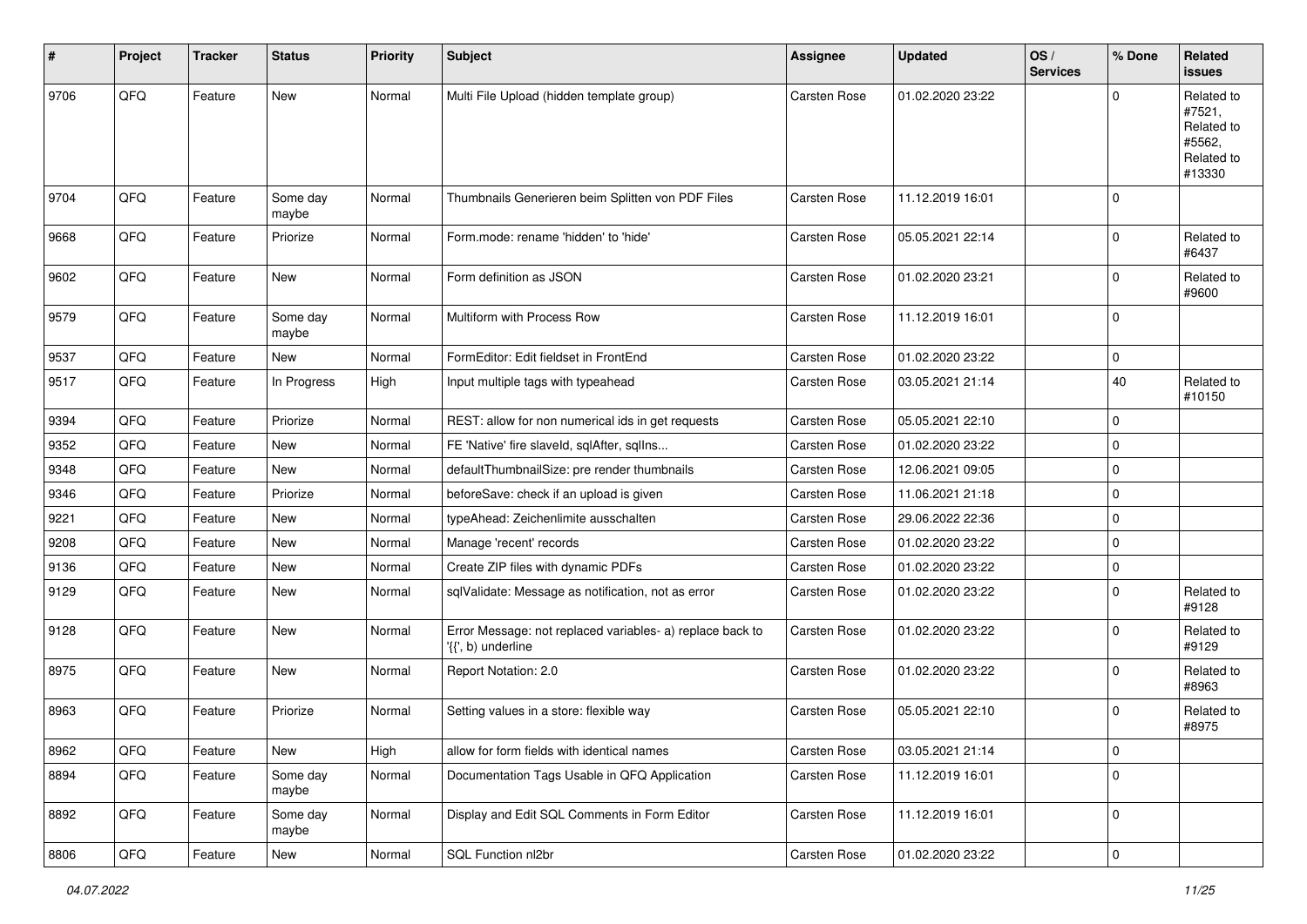| #    | Project | <b>Tracker</b> | <b>Status</b>     | <b>Priority</b> | Subject                                                                                                | Assignee            | <b>Updated</b>   | OS/<br><b>Services</b> | % Done      | <b>Related</b><br><b>issues</b>                 |
|------|---------|----------------|-------------------|-----------------|--------------------------------------------------------------------------------------------------------|---------------------|------------------|------------------------|-------------|-------------------------------------------------|
| 8719 | QFQ     | Feature        | New               | Normal          | extraButtonLock: add support for 0/1                                                                   | <b>Carsten Rose</b> | 01.02.2020 23:22 |                        | $\mathbf 0$ |                                                 |
| 8702 | QFQ     | Feature        | New               | Normal          | Load Record which is locked: missing user info                                                         | Carsten Rose        | 11.12.2019 16:16 |                        | $\mathbf 0$ | Related to<br>#9789                             |
| 8586 | QFQ     | Feature        | Some day<br>maybe | Normal          | QFQ: Enhance Error message for 'record not found'                                                      | <b>Carsten Rose</b> | 16.09.2021 15:10 |                        | $\mathbf 0$ |                                                 |
| 8585 | QFQ     | Feature        | Priorize          | Normal          | Enhance Error message for 'unknown form'                                                               | <b>Carsten Rose</b> | 01.02.2020 10:13 |                        | $\mathbf 0$ |                                                 |
| 8584 | QFQ     | Feature        | Priorize          | Normal          | FE 'Action' - never assign to Container (except Template<br>Group)                                     | Carsten Rose        | 01.02.2020 10:13 |                        | $\mathbf 0$ |                                                 |
| 8520 | QFQ     | Feature        | Some day<br>maybe | Normal          | Bring QFQ to Composer                                                                                  | Carsten Rose        | 16.09.2021 15:10 |                        | $\mathbf 0$ |                                                 |
| 8336 | QFQ     | Feature        | New               | Normal          | Form > modified > Close New: a) Optional disable popup, b)<br>custom text, c) mode on save: close stay | Carsten Rose        | 01.02.2020 23:22 |                        | $\mathbf 0$ | Related to<br>#8335                             |
| 8277 | QFQ     | Feature        | Priorize          | Normal          | fe.parameter.default=                                                                                  | Carsten Rose        | 01.02.2020 23:17 |                        | $\mathbf 0$ | Related to<br>#8113                             |
| 8217 | QFQ     | Feature        | New               | Normal          | if-elseif-else construct                                                                               | Carsten Rose        | 16.03.2021 18:41 |                        | $\mathbf 0$ | Related to<br>#10716                            |
| 8204 | QFQ     | Feature        | Priorize          | High            | Position 'required mark'                                                                               | <b>Carsten Rose</b> | 16.06.2021 13:44 |                        | $\mathbf 0$ |                                                 |
| 8187 | QFQ     | Feature        | New               | Normal          | Subrecord: enable/hide new button - make new/edit/delete<br>customizeable.                             | Carsten Rose        | 06.03.2021 18:44 |                        | $\mathbf 0$ | Related to<br>#11326                            |
| 8101 | QFQ     | Feature        | Some day<br>maybe | Normal          | Password hash: support further hashing methods                                                         | Carsten Rose        | 16.09.2021 15:10 |                        | $\mathbf 0$ |                                                 |
| 8089 | QFQ     | Feature        | New               | Normal          | Copy/Paste for FormElements                                                                            | Carsten Rose        | 01.02.2020 23:22 |                        | $\mathbf 0$ |                                                 |
| 8082 | QFQ     | Feature        | Priorize          | High            | Contact form without saving record                                                                     | Carsten Rose        | 07.12.2021 15:20 |                        | $\mathbf 0$ | Related to<br>#8587,<br><b>Blocks</b><br>#11850 |
| 8044 | QFQ     | Feature        | Priorize          | Normal          | Transaction: a) Form, b) Report                                                                        | Carsten Rose        | 05.05.2021 22:14 |                        | $\mathbf 0$ | Related to<br>#8043                             |
| 8034 | QFQ     | Feature        | Priorize          | Normal          | FormElement 'data': 22.22.2222 should not be accepted                                                  | <b>Carsten Rose</b> | 01.02.2020 10:13 |                        | $\mathbf 0$ |                                                 |
| 7924 | QFQ     | Feature        | New               | Normal          | Radio/Checkbox with Tooltip                                                                            | Carsten Rose        | 01.02.2020 23:22 |                        | $\mathbf 0$ |                                                 |
| 7920 | QFQ     | Feature        | New               | Normal          | FE: Syntax Highlight, Zeinlenumbruch                                                                   | Carsten Rose        | 01.02.2020 10:03 |                        | $\mathbf 0$ |                                                 |
| 7850 | QFQ     | Feature        | New               | High            | Upload records: non 'pathFileName' column                                                              | <b>Carsten Rose</b> | 03.05.2021 21:14 |                        | $\Omega$    |                                                 |
| 7812 | QFQ     | Feature        | New               | Normal          | FE 'Subrecord' - new option 'subrecordShowFilter',<br>'subrecordPaging'                                | Carsten Rose        | 01.02.2020 23:22 |                        | $\mathbf 0$ |                                                 |
| 7683 | QFQ     | Feature        | New               | Normal          | Special column names in '{{ SELECT  AS link }}' should<br>be detected                                  | Carsten Rose        | 01.02.2020 23:21 |                        | $\mathbf 0$ |                                                 |
| 7681 | QFQ     | Feature        | New               | Normal          | Optional switch off 'check for modified record'                                                        | Carsten Rose        | 01.02.2020 23:21 |                        | $\mathbf 0$ |                                                 |
| 7660 | QFQ     | Feature        | New               | Normal          | IMAP: import mails to DB, move / delete mails                                                          | Carsten Rose        | 01.02.2020 09:52 |                        | $\mathbf 0$ |                                                 |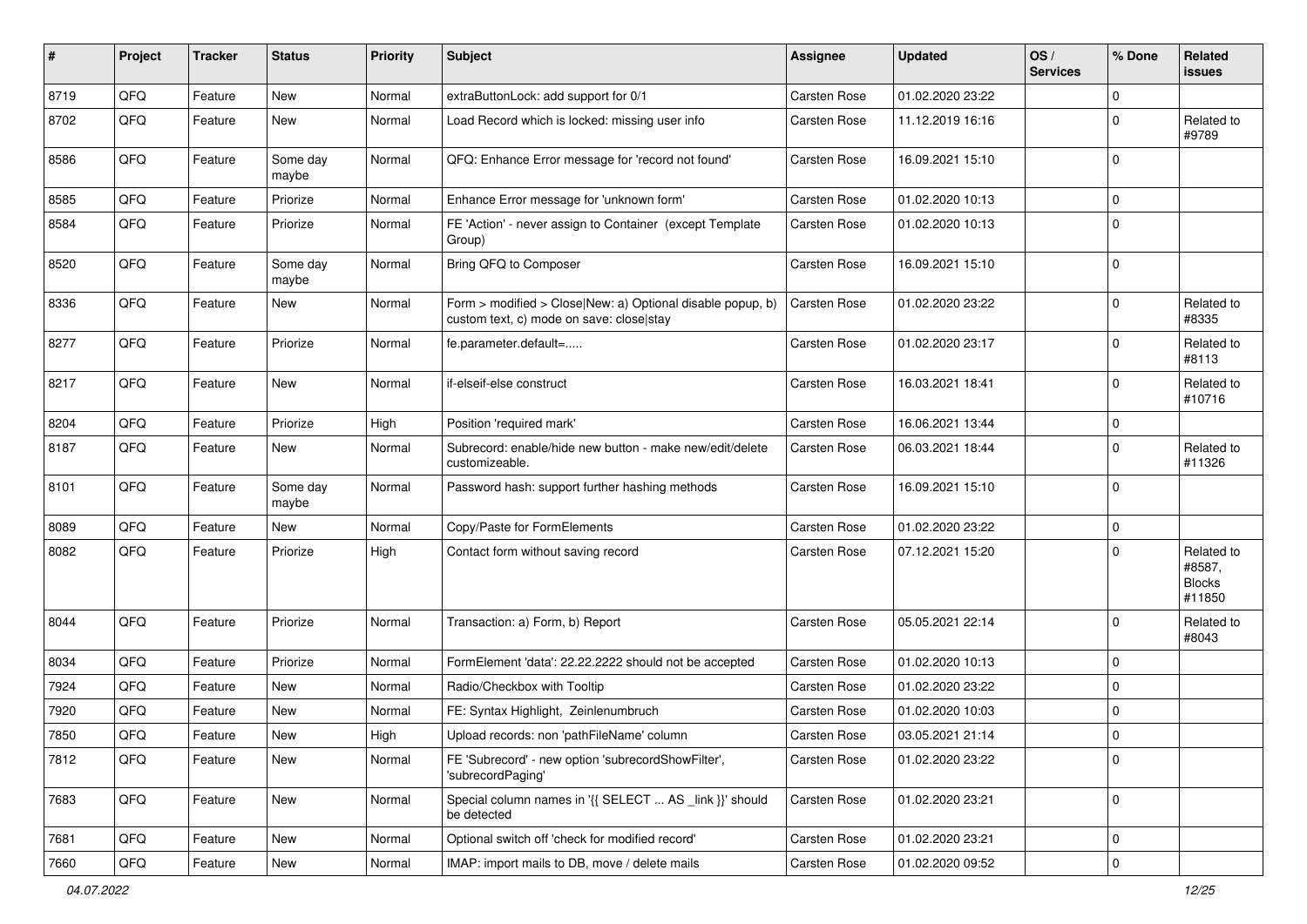| #    | Project | <b>Tracker</b> | <b>Status</b>     | <b>Priority</b> | Subject                                                                                                                    | <b>Assignee</b> | <b>Updated</b>   | OS/<br><b>Services</b> | % Done      | Related<br><b>issues</b>  |
|------|---------|----------------|-------------------|-----------------|----------------------------------------------------------------------------------------------------------------------------|-----------------|------------------|------------------------|-------------|---------------------------|
| 7630 | QFQ     | Feature        | Priorize          | Normal          | detailed error message for simple upload                                                                                   | Carsten Rose    | 01.02.2020 10:13 |                        | $\mathbf 0$ |                           |
| 7522 | QFQ     | Feature        | Priorize          | Normal          | Inserting default index.html to folder (Avoid Apache<br>Indexing)                                                          | Carsten Rose    | 01.02.2020 10:13 |                        | $\mathbf 0$ |                           |
| 7521 | QFQ     | Feature        | New               | Normal          | TemplateGroup: fe.type=upload                                                                                              | Carsten Rose    | 01.02.2020 23:21 |                        | $\mathbf 0$ | Related to<br>#9706       |
| 7520 | QFQ     | Feature        | New               | Normal          | QR Code:  AS _qr ( AS _link)                                                                                               | Carsten Rose    | 01.02.2020 23:22 |                        | $\mathbf 0$ |                           |
| 7519 | QFQ     | Feature        | New               | Normal          | Select: Multi                                                                                                              | Carsten Rose    | 01.02.2020 23:22 |                        | $\mathbf 0$ |                           |
| 7481 | QFQ     | Feature        | New               | Normal          | Detect 'BaseUrl' automatically                                                                                             | Carsten Rose    | 01.02.2020 23:21 |                        | $\mathbf 0$ |                           |
| 7480 | QFQ     | Feature        | New               | Normal          | Record History (Undo / Redo)                                                                                               | Carsten Rose    | 11.12.2019 16:16 |                        | $\mathbf 0$ | Related to<br>#2361       |
| 7453 | QFQ     | Feature        | Some day<br>maybe | Normal          | import / export forms QFQ                                                                                                  | Carsten Rose    | 16.09.2021 15:10 |                        | $\mathbf 0$ |                           |
| 7452 | QFQ     | Feature        | Some day<br>maybe | Normal          | automate deployment new QFQ version                                                                                        | Carsten Rose    | 16.09.2021 15:10 |                        | $\mathbf 0$ |                           |
| 7342 | QFQ     | Feature        | New               | Normal          | add content = hide_this                                                                                                    | Carsten Rose    | 01.02.2020 23:21 |                        | $\mathbf 0$ |                           |
| 7336 | QFQ     | Feature        | Some day<br>maybe | Normal          | PDF Upload: disallow PDFs with specific Meta information                                                                   | Carsten Rose    | 11.12.2019 16:01 |                        | $\mathbf 0$ |                           |
| 7290 | QFQ     | Feature        | Priorize          | Normal          | FormEditor: title as textarea if LEN(title)>60                                                                             | Carsten Rose    | 01.02.2020 10:13 |                        | $\mathbf 0$ | Blocked by<br>#7682       |
| 7280 | QFQ     | Feature        | New               | Normal          | recently used table                                                                                                        | Carsten Rose    | 01.02.2020 23:21 |                        | $\mathbf 0$ |                           |
| 7239 | QFQ     | Feature        | New               | Normal          | TinyMCE: html tag whitelist                                                                                                | Carsten Rose    | 01.02.2020 23:21 |                        | $\mathbf 0$ | Related to<br>#14320      |
| 7217 | QFQ     | Feature        | Priorize          | Normal          | Download: notice User if `_sip=?` is missing                                                                               | Carsten Rose    | 01.02.2020 10:13 |                        | $\mathbf 0$ |                           |
| 7175 | QFQ     | Feature        | New               | Normal          | Upload: md5 hash as filename                                                                                               | Carsten Rose    | 01.02.2020 23:21 |                        | $\mathbf 0$ |                           |
| 7119 | QFQ     | Feature        | New               | Normal          | Upload: scaleDownWidth, scaleDownHeight                                                                                    | Carsten Rose    | 01.02.2020 23:21 |                        | $\mathbf 0$ |                           |
| 7109 | QFQ     | Feature        | New               | Normal          | Dynamic Updates: row/element hide                                                                                          | Carsten Rose    | 01.02.2020 23:22 |                        | $\mathbf 0$ | Has<br>duplicate<br>#4081 |
| 7107 | QFQ     | Feature        | Some day<br>maybe | Normal          | Showcase Registration Tool: Anmeldung / Administration :<br>Liste Anmeldungen / Emaileinaldung                             | Carsten Rose    | 11.12.2019 16:01 |                        | $\mathbf 0$ |                           |
| 7102 | QFQ     | Feature        | New               | Normal          | Comment sign in report: '#' and '--'                                                                                       | Carsten Rose    | 01.02.2020 23:21 |                        | $\mathbf 0$ |                           |
| 7099 | QFQ     | Feature        | New               | Normal          | Redesign FormEditor                                                                                                        | Carsten Rose    | 01.02.2020 23:21 |                        | $\mathbf 0$ |                           |
| 6998 | QFQ     | Feature        | Priorize          | Normal          | Form: with debug=on show column information as tooltip of<br>column label                                                  | Carsten Rose    | 01.02.2020 10:13 |                        | $\mathbf 0$ |                           |
| 6855 | QFQ     | Feature        | New               | Normal          | With {{feUser:U}}!={{feUser:T}}: Save / Delete: only possible<br>with {{feUserSave:U}}='yes' and '{{feUserDelete:U}}='yes' | Carsten Rose    | 01.02.2020 23:21 |                        | $\mathbf 0$ |                           |
| 6765 | QFG     | Feature        | New               | Normal          | Moeglichkeit via QFQ eigene Logs zu schreiben                                                                              | Carsten Rose    | 01.02.2020 23:21 |                        | $\mathbf 0$ |                           |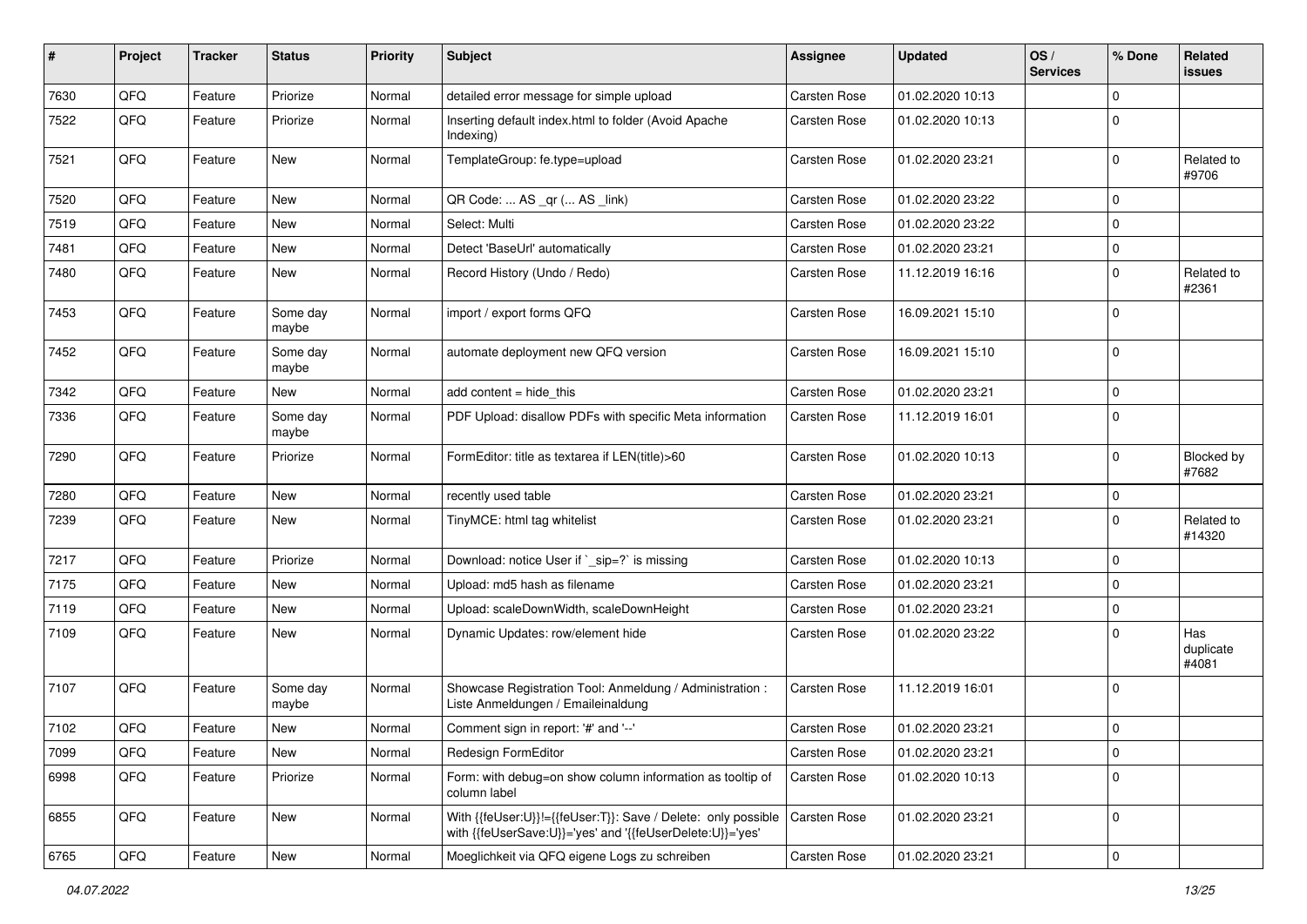| #    | Project | <b>Tracker</b> | <b>Status</b>     | <b>Priority</b> | <b>Subject</b>                                                                                        | <b>Assignee</b>     | <b>Updated</b>   | OS/<br><b>Services</b> | % Done       | Related<br><b>issues</b>                    |
|------|---------|----------------|-------------------|-----------------|-------------------------------------------------------------------------------------------------------|---------------------|------------------|------------------------|--------------|---------------------------------------------|
| 6723 | QFQ     | Feature        | New               | Normal          | Report QFQ Installation and Version                                                                   | Carsten Rose        | 12.06.2021 09:07 |                        | $\pmb{0}$    |                                             |
| 6715 | QFQ     | Feature        | Some day<br>maybe | Normal          | Code-Refactoring: dbArray vereinheitlichen                                                            | Carsten Rose        | 11.12.2019 16:02 |                        | $\mathbf 0$  |                                             |
| 6609 | QFQ     | Feature        | <b>New</b>        | Normal          | Formlet: JSON API erweitern                                                                           | <b>Carsten Rose</b> | 01.02.2020 23:21 |                        | 50           |                                             |
| 6602 | QFQ     | Feature        | <b>New</b>        | Normal          | Formlet: in Report auf Mausklick ein mini-form oeffnen                                                | Carsten Rose        | 11.12.2019 16:16 |                        | $\mathbf 0$  |                                             |
| 6594 | QFQ     | Feature        | <b>New</b>        | Normal          | Excel: on download, check if there is a valid sip                                                     | Carsten Rose        | 01.02.2020 23:21 |                        | $\mathbf 0$  |                                             |
| 6437 | QFQ     | Feature        | <b>New</b>        | Normal          | Neuer Mode Button bei FormElementen                                                                   | <b>Carsten Rose</b> | 01.02.2020 23:21 |                        | $\mathbf 0$  | Related to<br>#9668,<br>Blocked by<br>#9678 |
| 6292 | QFQ     | Feature        | <b>New</b>        | Normal          | Download: File speichern mit Hash aber original Filename in<br>der Datenbank vermerken fuer Downloads | <b>Carsten Rose</b> | 01.02.2020 23:21 |                        | $\Omega$     |                                             |
| 6289 | QFQ     | Feature        | New               | Normal          | Form: Log                                                                                             | Carsten Rose        | 01.02.2020 23:21 |                        | $\pmb{0}$    |                                             |
| 6261 | QFQ     | Feature        | New               | Normal          | Persistent SIP                                                                                        | Carsten Rose        | 12.06.2021 09:07 |                        | $\mathbf{0}$ | Related to<br>#10819                        |
| 6250 | QFQ     | Feature        | In Progress       | Normal          | Enhance layout: a) Subrecord, b) Subrecord-Title                                                      | Carsten Rose        | 01.02.2020 23:22 |                        | $\mathbf 0$  | Related to<br>#5391                         |
| 5983 | QFQ     | Feature        | Some day<br>maybe | Normal          | Form Submit (save & update): normalize date/-time FE                                                  | Carsten Rose        | 01.02.2020 23:19 |                        | $\mathbf 0$  |                                             |
| 5942 | QFQ     | Feature        | Priorize          | Normal          | 'L' and 'type': append to links, generate via '_link' by using<br>'u:' .                              | Carsten Rose        | 01.02.2020 10:13 |                        | $\Omega$     |                                             |
| 5894 | QFQ     | Feature        | Feedback          | Normal          | Typeahead in Report: show/hide rows dynamically                                                       | Carsten Rose        | 18.02.2022 08:50 |                        | $\Omega$     | Related to<br>#5893,<br>Related to<br>#5885 |
| 5852 | QFQ     | Feature        | Some day<br>maybe | Normal          | Logging: mail.log / sql.log - im FE anzeigen und via AJAX<br>aktualisieren                            | Carsten Rose        | 01.02.2020 23:19 |                        | $\mathbf 0$  | Related to<br>#5885                         |
| 5782 | QFQ     | Feature        | New               | Normal          | NextCloud API                                                                                         | Carsten Rose        | 01.02.2020 10:02 |                        | $\pmb{0}$    |                                             |
| 5715 | QFQ     | Feature        | New               | High            | PDF Caching                                                                                           | Carsten Rose        | 03.05.2021 21:14 |                        | $\Omega$     | Related to<br>#5851,<br>Related to<br>#6357 |
| 5695 | QFQ     | Feature        | In Progress       | Normal          | Multiform                                                                                             | <b>Carsten Rose</b> | 02.01.2021 18:38 |                        | $\pmb{0}$    |                                             |
| 5665 | QFQ     | Feature        | Some day<br>maybe | Normal          | Versuch das '{{!' nicht mehr noetig ist.                                                              | Carsten Rose        | 01.02.2020 23:20 |                        | $\Omega$     | Related to<br>#7432.<br>Related to<br>#7434 |
| 5579 | QFQ     | Feature        | Some day<br>maybe | Normal          | Enhance Doc / Presentation: variable type 'link column type'                                          | <b>Carsten Rose</b> | 01.02.2020 23:19 |                        | $\mathbf 0$  |                                             |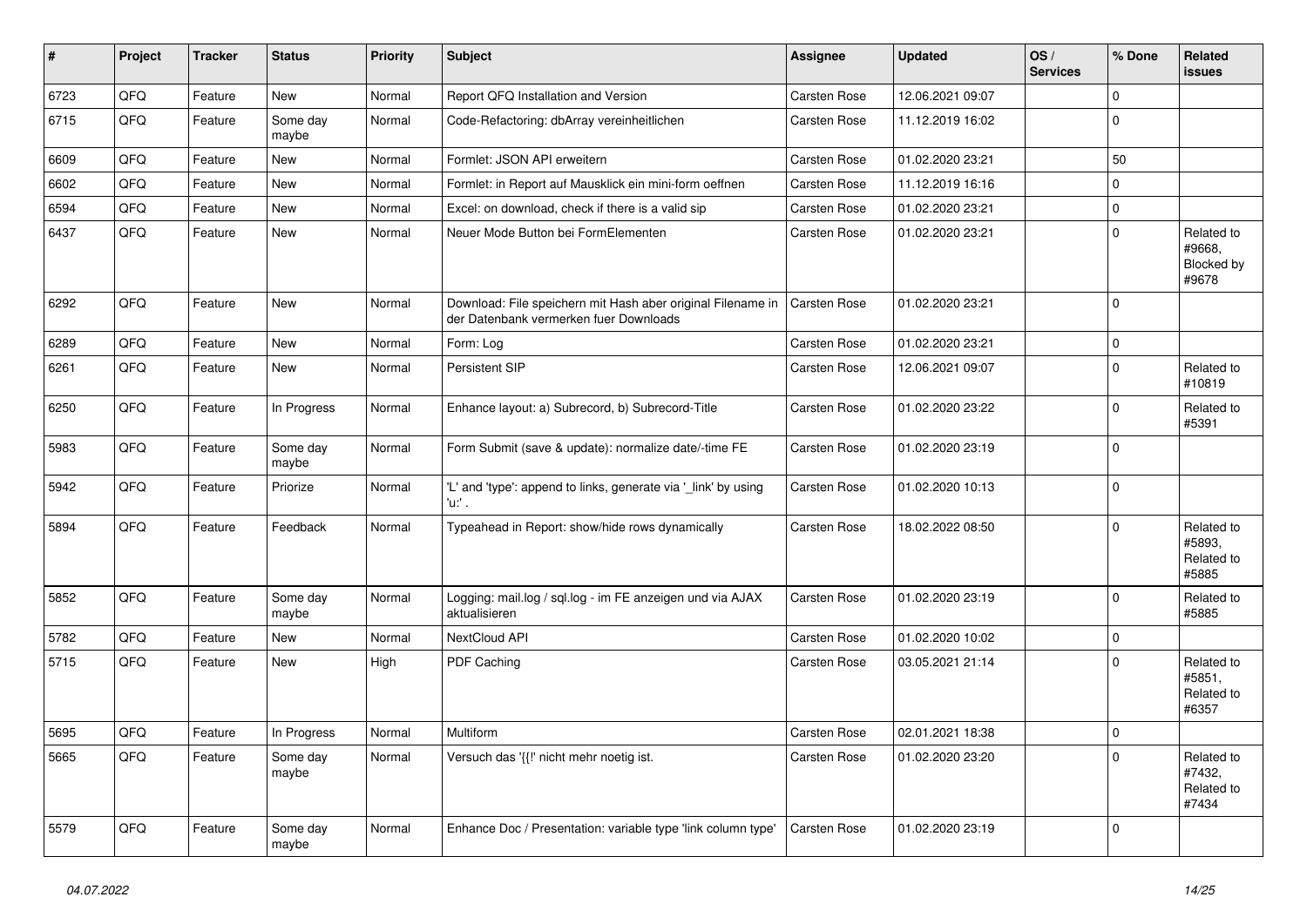| $\pmb{\sharp}$ | Project | <b>Tracker</b> | <b>Status</b>     | <b>Priority</b> | <b>Subject</b>                                                                                                          | <b>Assignee</b> | <b>Updated</b>   | OS/<br><b>Services</b> | % Done              | <b>Related</b><br><b>issues</b> |
|----------------|---------|----------------|-------------------|-----------------|-------------------------------------------------------------------------------------------------------------------------|-----------------|------------------|------------------------|---------------------|---------------------------------|
| 5548           | QFQ     | Feature        | Some day<br>maybe | Normal          | 801 Textfiles/Scriptfiles als Thumbnail                                                                                 | Carsten Rose    | 07.03.2022 16:26 |                        | $\mathbf 0$         |                                 |
| 5480           | QFQ     | Feature        | Some day<br>maybe | Normal          | QFQ: Dokumentation mit Screenshots versehen                                                                             | Carsten Rose    | 01.02.2020 23:20 |                        | $\mathbf 0$         | Related to<br>#9879             |
| 5428           | QFQ     | Feature        | Some day<br>maybe | Normal          | secure thumbnail: late render on access.                                                                                | Carsten Rose    | 01.02.2020 23:20 |                        | $\mathbf 0$         |                                 |
| 5345           | QFQ     | Feature        | New               | Normal          | Report: UPDATE / INSERT / DELETE statements should<br>trigger subqueries, depending on the result.                      | Carsten Rose    | 27.05.2020 16:11 |                        | $\mathbf 0$         |                                 |
| 5132           | QFQ     | Feature        | Some day<br>maybe | Normal          | Error Message sendmail missing attachment: more details                                                                 | Carsten Rose    | 01.02.2020 23:19 |                        | $\mathbf 0$         |                                 |
| 5131           | QFQ     | Feature        | New               | Normal          | Activate Spin Gear ('wait/busy' indicator) via LINK attribute                                                           | Carsten Rose    | 01.02.2020 23:21 |                        | $\mathsf{O}\xspace$ |                                 |
| 4956           | QFQ     | Feature        | Some day<br>maybe | Normal          | Sendmail: Benutzerdefinierte Headers                                                                                    | Carsten Rose    | 11.12.2019 16:02 |                        | $\Omega$            |                                 |
| 4872           | QFQ     | Feature        | Some day<br>maybe | Normal          | Fields of Typo3 page available in STORE_TYPO3                                                                           | Carsten Rose    | 01.02.2020 23:19 |                        | $\mathsf 0$         |                                 |
| 4869           | QFQ     | Feature        | Some day<br>maybe | Normal          | Dynamic Update (show, hide, readonly?, required?) for<br><b>Template Group Elements</b>                                 | Carsten Rose    | 01.02.2020 23:19 |                        | $\mathbf 0$         | Related to<br>#4865             |
| 4839           | QFQ     | Feature        | Some day<br>maybe | Normal          | qfq-handle in <head> Abschnitt</head>                                                                                   | Carsten Rose    | 11.12.2019 16:02 |                        | $\Omega$            |                                 |
| 4757           | QFQ     | Feature        | Some day<br>maybe | Normal          | Test subrecord: download links ok? Links ok?                                                                            | Carsten Rose    | 01.02.2020 23:20 |                        | $\mathbf 0$         |                                 |
| 4652           | QFQ     | Feature        | Some day<br>maybe | Normal          | UZH CD: Weiterleitung auf benutzerdefinierte 403/404 Seite                                                              | Carsten Rose    | 01.02.2020 23:20 |                        | $\mathbf 0$         |                                 |
| 4650           | QFQ     | Feature        | Some day<br>maybe | Normal          | Convert html to doc/rtf                                                                                                 | Carsten Rose    | 01.02.2020 23:20 |                        | $\mathbf 0$         | Related to<br>#10704            |
| 4606           | QFQ     | Feature        | Some day<br>maybe | Normal          | link: qualifier to render bootstrap button                                                                              | Carsten Rose    | 01.02.2020 23:19 |                        | $\pmb{0}$           |                                 |
| 4413           | QFQ     | Feature        | New               | Normal          | fieldset: show/hidden, modeSql, dynamicUpdate                                                                           | Carsten Rose    | 09.02.2022 15:19 |                        | $\mathbf 0$         |                                 |
| 4365           | QFQ     | Feature        | Some day<br>maybe | Normal          | Multi Language: new way of config                                                                                       | Carsten Rose    | 01.02.2020 23:20 |                        | $\mathbf 0$         |                                 |
| 4349           | QFQ     | Feature        | Some day<br>maybe | Normal          | link download: downloaded external URL to<br>deliver/concatenate - check mimetipe and handle it correctly               | Carsten Rose    | 11.12.2019 16:02 |                        | $\mathbf 0$         |                                 |
| 4343           | QFQ     | Feature        | Some day<br>maybe | Normal          | Link: Classifier to add 'attributes'                                                                                    | Carsten Rose    | 01.02.2020 23:20 |                        | $\mathbf 0$         | Related to<br>#14077            |
| 4330           | QFQ     | Feature        | Some day<br>maybe | Normal          | Error Message: report missing {{ / }} in sqlUpdate, sqlInsert,<br>sqlDelete, sqlAfter, sqlBefore in FE action elements. | Carsten Rose    | 01.02.2020 23:20 |                        | $\mathbf 0$         |                                 |
| 4259           | QFQ     | Feature        | Some day<br>maybe | Normal          | Instant trigger a cron job                                                                                              | Carsten Rose    | 11.12.2019 16:03 |                        | $\mathbf 0$         |                                 |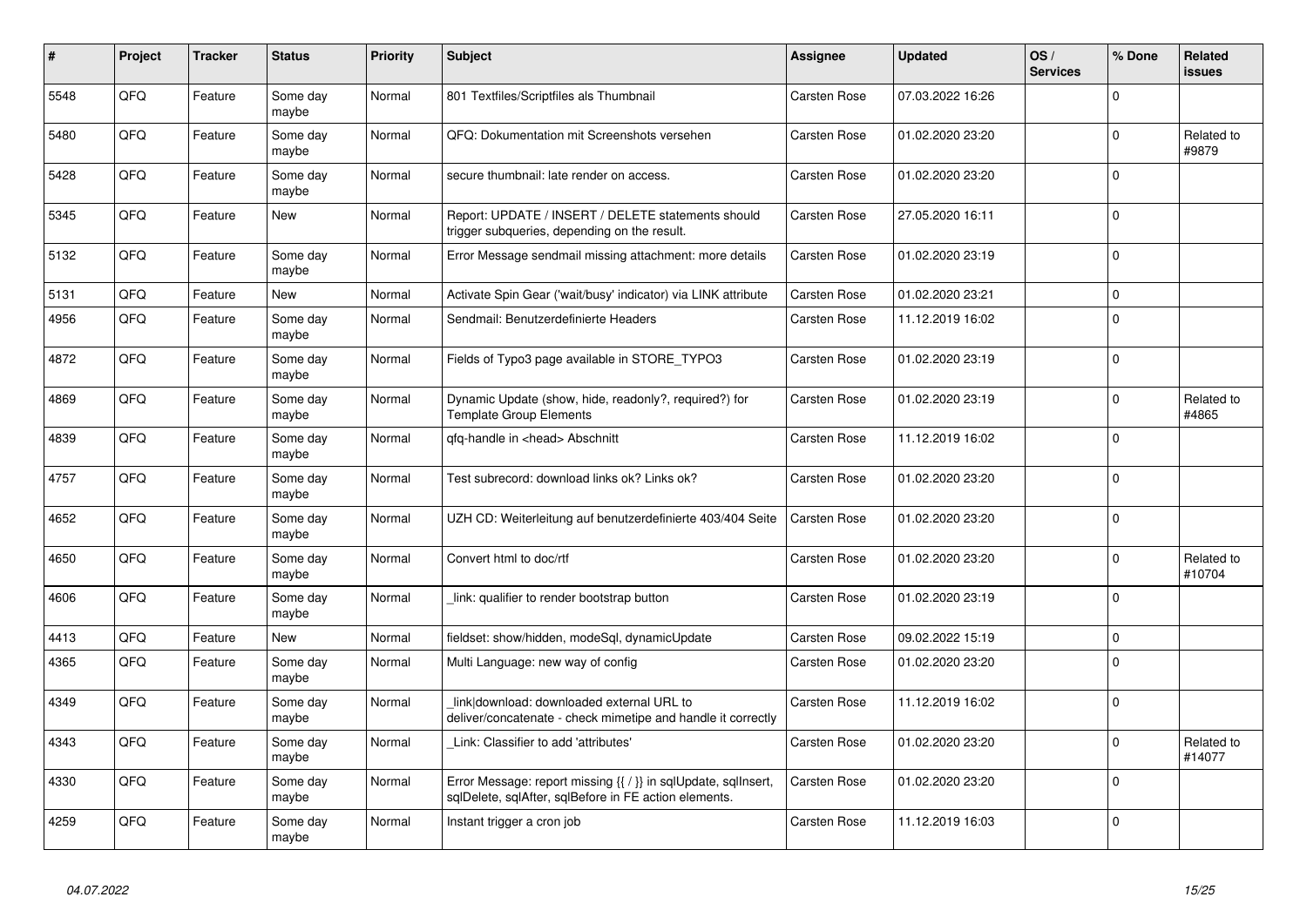| ∦    | Project | <b>Tracker</b> | <b>Status</b>     | <b>Priority</b> | Subject                                                                                                                             | Assignee            | <b>Updated</b>   | OS/<br><b>Services</b> | % Done      | Related<br><b>issues</b>                    |
|------|---------|----------------|-------------------|-----------------|-------------------------------------------------------------------------------------------------------------------------------------|---------------------|------------------|------------------------|-------------|---------------------------------------------|
| 4258 | QFQ     | Feature        | Some day<br>maybe | High            | System Defaults: Forms                                                                                                              | Carsten Rose        | 03.05.2021 21:14 |                        | $\Omega$    |                                             |
| 4250 | QFQ     | Feature        | New               | Normal          | AutoCron in QFQ via PHP                                                                                                             | Carsten Rose        | 01.02.2020 23:21 |                        | $\Omega$    | Related to<br>#3292,<br>Related to<br>#3291 |
| 4197 | QFQ     | Feature        | Some day<br>maybe | Normal          | Unit Test fuer JSON Stream von QuickFormQuery.php ><br>doForm()                                                                     | Carsten Rose        | 11.12.2019 16:03 |                        | $\Omega$    |                                             |
| 4082 | QFQ     | Feature        | New               | Normal          | Dynamic Update: modeSql - useful default                                                                                            | <b>Carsten Rose</b> | 01.02.2020 23:22 |                        | $\mathbf 0$ |                                             |
| 4050 | QFQ     | Feature        | New               | Normal          | sql.log: 1) FormElement ID which causes a specific action,<br>2) Result in the same row.                                            | Carsten Rose        | 15.04.2020 11:35 |                        | $\mathbf 0$ | Related to<br>#5458                         |
| 4026 | QFQ     | Feature        | Some day<br>maybe | Normal          | sqlLog.sql: log number of FE.id                                                                                                     | Carsten Rose        | 11.12.2019 16:03 |                        | $\mathbf 0$ | Related to<br>#5458                         |
| 4023 | QFQ     | Feature        | New               | Normal          | prepared statements - FE action: salveld, sqlInsert,<br>sqlUpdate, sqlDelete, sqlBefore, sqlAfter                                   | Carsten Rose        | 11.12.2019 16:15 |                        | $\Omega$    |                                             |
| 4018 | QFQ     | Feature        | New               | Normal          | typeahead: long query parameter / answer triggers 'Attack<br>detected' and purges current SIP storage.                              | Carsten Rose        | 29.06.2022 22:46 |                        | $\Omega$    | Related to<br>#9077                         |
| 3991 | QFQ     | Feature        | Some day<br>maybe | Normal          | report: Columnname '_skipWrap' skips 'fbeg', 'fend'                                                                                 | Carsten Rose        | 11.12.2019 16:03 |                        | $\Omega$    |                                             |
| 3990 | QFQ     | Feature        | Some day<br>maybe | High            | custom class definition: add space automatically                                                                                    | <b>Carsten Rose</b> | 03.05.2021 21:14 |                        | $\mathbf 0$ |                                             |
| 3967 | QFQ     | Feature        | Some day<br>maybe | High            | Report: Checkbox, Radio, Dropdown, Input welches ohne<br>Submit funktioniert - 'Inline-Form'                                        | Carsten Rose        | 03.05.2021 21:14 |                        | $\Omega$    |                                             |
| 3947 | QFQ     | Feature        | Some day<br>maybe | Normal          | Attack detectect: logout current user                                                                                               | Carsten Rose        | 11.12.2019 16:03 |                        | $\Omega$    | Related to<br>#5458,<br>Related to<br>#6299 |
| 3942 | QFQ     | Feature        | Some day<br>maybe | Normal          | Action Elemente: neu generierte IDs via FE weitergeben                                                                              | Carsten Rose        | 11.12.2019 16:03 |                        | $\Omega$    | Related to<br>#3941                         |
| 3941 | QFQ     | Feature        | Some day<br>maybe | Normal          | sqlAfter: es sollten mehrere moeglich sein                                                                                          | Carsten Rose        | 11.12.2019 16:03 |                        | $\Omega$    | Related to<br>#3942                         |
| 3905 | QFQ     | Feature        | Some day<br>maybe | Normal          | Documentation: Best Practice anhand eines Online<br>Bewerbungstools                                                                 | Carsten Rose        | 11.12.2019 16:03 |                        | $\Omega$    |                                             |
| 3900 | QFQ     | Feature        | Some day<br>maybe | Normal          | Extend documentation of 'Copy / Paste'                                                                                              | Carsten Rose        | 11.12.2019 16:03 |                        | $\pmb{0}$   | Related to<br>#3899                         |
| 3877 | QFQ     | Feature        | Some day<br>maybe | Normal          | FormEditor: die Felder die aktuell nicht gebraucht werden<br>nur auf readonly/disabled setzen (nicht ausblenden > das<br>irritiert. | Carsten Rose        | 11.12.2019 16:03 |                        | $\mathbf 0$ |                                             |
| 3867 | QFQ     | Feature        | Priorize          | Normal          | Readonly Formular: Template Groups add/delete<br>ausbeldnen                                                                         | Carsten Rose        | 05.05.2021 22:12 |                        | $\Omega$    |                                             |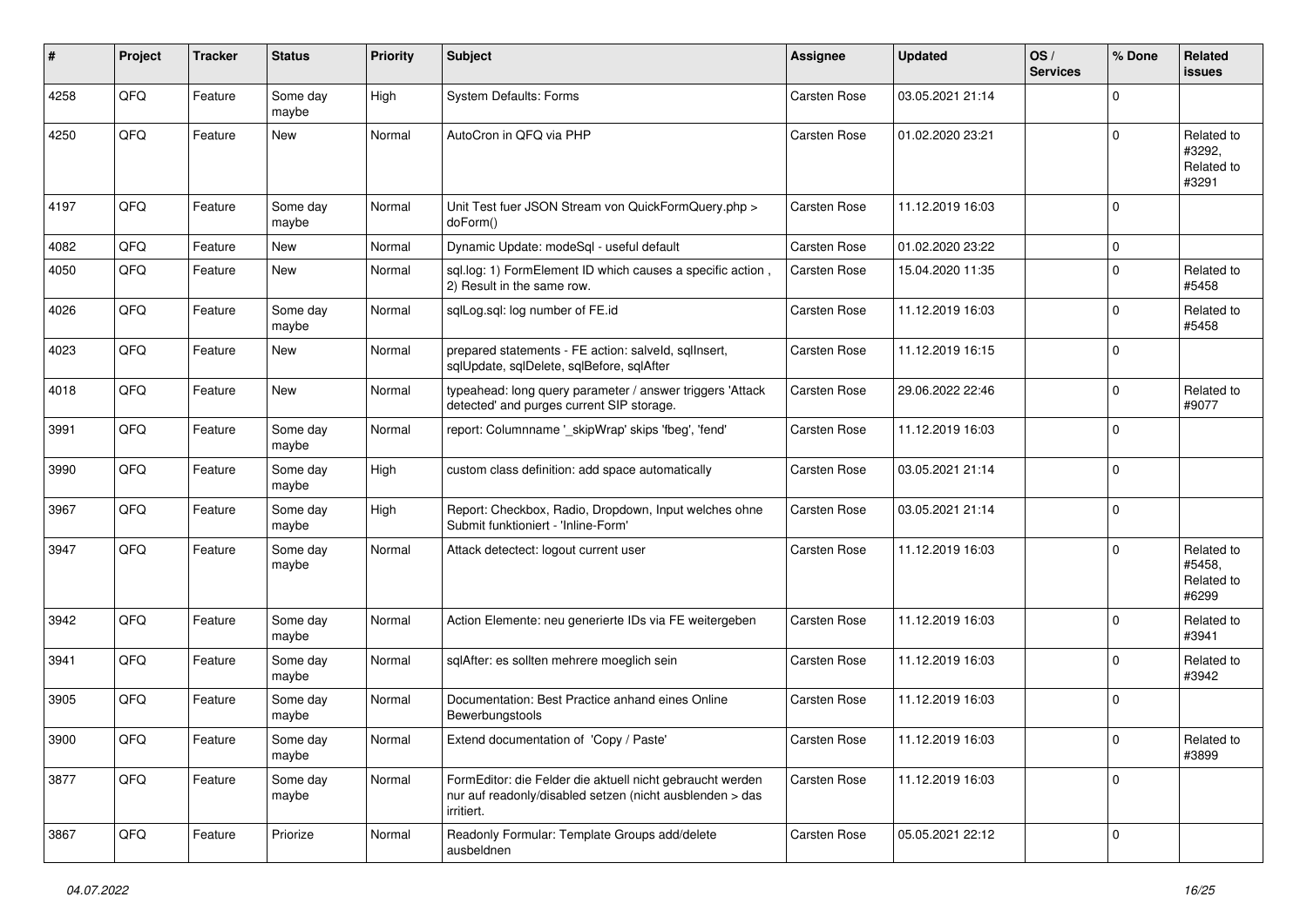| #    | Project | <b>Tracker</b> | <b>Status</b>     | <b>Priority</b> | Subject                                                                                                                                      | <b>Assignee</b>     | <b>Updated</b>   | OS/<br><b>Services</b> | % Done      | Related<br><b>issues</b>                    |
|------|---------|----------------|-------------------|-----------------|----------------------------------------------------------------------------------------------------------------------------------------------|---------------------|------------------|------------------------|-------------|---------------------------------------------|
| 3848 | QFQ     | Feature        | Some day<br>maybe | High            | Antivirus check fuer Upload files in qfq?                                                                                                    | Carsten Rose        | 03.05.2021 21:14 |                        | $\mathbf 0$ | Related to<br>#4131                         |
| 3727 | QFQ     | Feature        | New               | High            | Security: Session Hijacking erschweren                                                                                                       | Carsten Rose        | 03.05.2021 21:14 |                        | $\mathbf 0$ |                                             |
| 3708 | QFQ     | Feature        | Some day<br>maybe | Normal          | Form: input - 'specialchars', 'none'  gewisse tags erlauben,<br>andere verbieten                                                             | <b>Carsten Rose</b> | 11.12.2019 16:02 |                        | $\mathbf 0$ | Related to<br>#14320                        |
| 3677 | QFQ     | Feature        | Some day<br>maybe | Normal          | wkhtmltopdf: FE User access prohibited, if client IP changes<br>- \$TYPO3_CONF_VARS[FE][lockIP]                                              | <b>Carsten Rose</b> | 11.12.2019 16:02 |                        | $\mathbf 0$ |                                             |
| 3666 | QFQ     | Feature        | Some day<br>maybe | Normal          | a) Performance Messung: mysql_real_escape_string() im<br>Vergleich zu str_replace(), b) doppeltes Aufrufen von<br>mysql real escape string() | Carsten Rose        | 11.12.2019 16:02 |                        | $\mathbf 0$ |                                             |
| 3537 | QFQ     | Feature        | Some day<br>maybe | Low             | SHOW COLUMNS FROM tableName - Extend '{{!'<br>definition                                                                                     | Carsten Rose        | 11.12.2019 16:02 |                        | $\mathbf 0$ |                                             |
| 3504 | QFQ     | Feature        | New               | Normal          | Logging: welche Action FEs werden wann wie ausgefuehrt                                                                                       | Carsten Rose        | 01.02.2020 23:21 |                        | $\mathbf 0$ | Related to<br>#5458,<br>Related to<br>#4092 |
| 3458 | QFQ     | Feature        | Some day<br>maybe | Normal          | Display 'Edit Form Element'-Checkbox on form: should<br>depend on FE Group                                                                   | <b>Carsten Rose</b> | 11.12.2019 16:02 |                        | $\mathbf 0$ | Related to<br>#3447                         |
| 3457 | QFQ     | Feature        | Some day<br>maybe | Normal          | LDAP: concat multi values to one single entry                                                                                                | Carsten Rose        | 11.12.2019 16:02 |                        | $\mathbf 0$ |                                             |
| 3432 | QFQ     | Feature        | New               | Normal          | subrecord: dynamicUpdate                                                                                                                     | Carsten Rose        | 11.06.2020 21:10 |                        | $\mathbf 0$ | Related to<br>#5691                         |
| 3402 | QFQ     | Feature        | Some day<br>maybe | Normal          | Syntax Highlighting via CodeMirror                                                                                                           | <b>Carsten Rose</b> | 11.12.2019 16:02 |                        | 100         | Related to<br>#3207                         |
| 3385 | QFQ     | Feature        | Some day<br>maybe | Normal          | templateGroup: insert/update/delete non primary records                                                                                      | Carsten Rose        | 11.12.2019 16:02 |                        | $\mathbf 0$ |                                             |
| 3350 | QFQ     | Feature        | Some day<br>maybe | Normal          | FormEditor: Hilfetext hinter 'checktype'                                                                                                     | Carsten Rose        | 11.12.2019 16:02 |                        | $\mathbf 0$ |                                             |
| 3332 | QFQ     | Feature        | Some day<br>maybe | Normal          | Uploads: Thumbnails, Details zum hochgeladenen File                                                                                          | Carsten Rose        | 11.12.2019 16:02 |                        | $\Omega$    | Related to<br>#3264,<br>Related to<br>#5333 |
| 3331 | QFQ     | Feature        | Some day<br>maybe | Normal          | Default Tooltip fuer _page? Links: mit Form und Record ID                                                                                    | Carsten Rose        | 11.12.2019 16:02 |                        | $\mathbf 0$ |                                             |
| 3291 | QFQ     | Feature        | Some day<br>maybe | Normal          | AutoCron websiteToken                                                                                                                        | Carsten Rose        | 11.12.2019 16:02 |                        | $\pmb{0}$   | Related to<br>#4250                         |
| 3285 | QFQ     | Feature        | Some day<br>maybe | Normal          | Zeichenlimit pro Feld: textarea / editor                                                                                                     | Carsten Rose        | 11.12.2019 16:02 |                        | $\pmb{0}$   |                                             |
| 3273 | QFG     | Feature        | Some day<br>maybe | Low             | Dirty Flag in Form                                                                                                                           | Carsten Rose        | 11.12.2019 16:02 |                        | $\pmb{0}$   |                                             |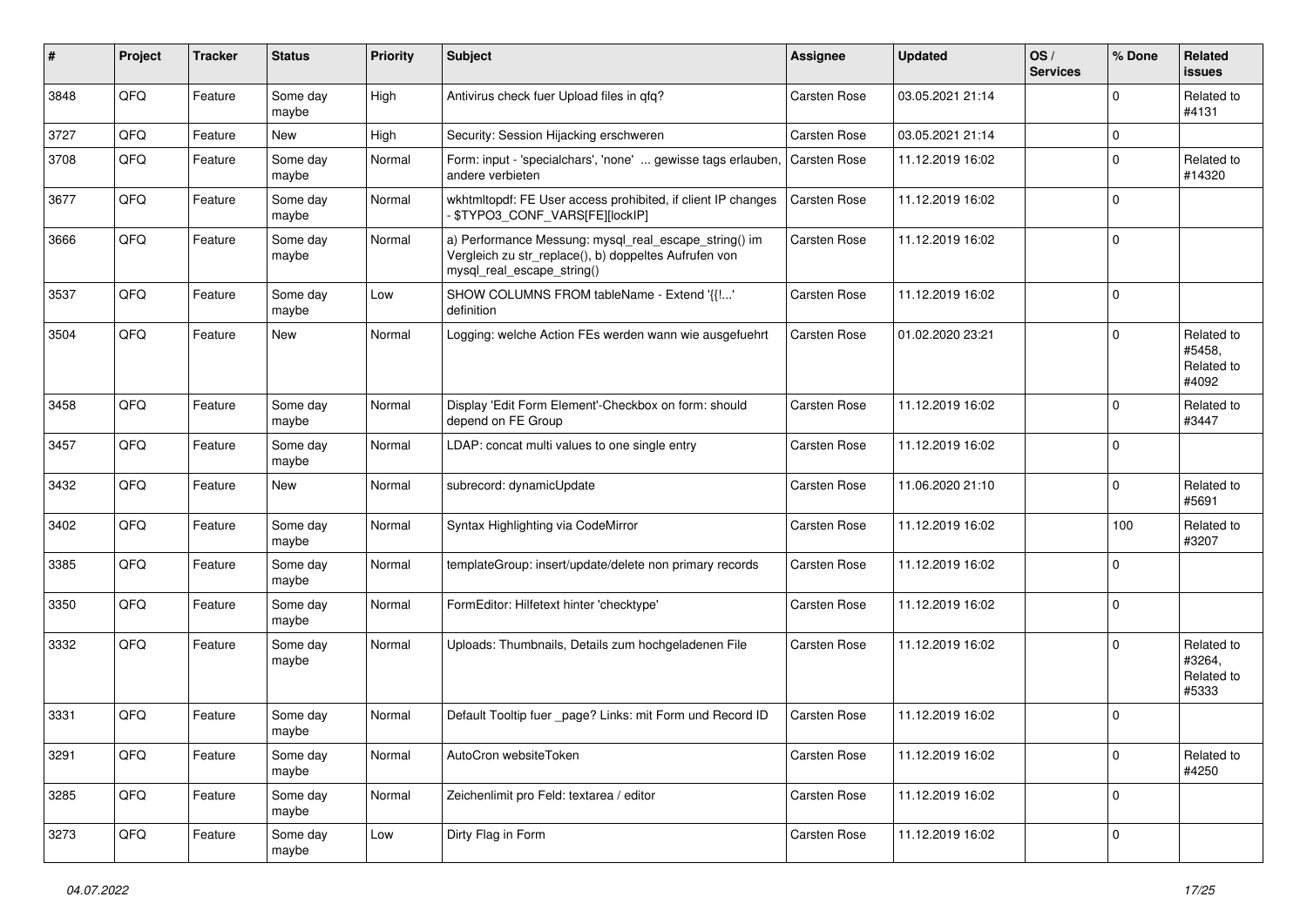| $\vert$ # | Project | <b>Tracker</b> | <b>Status</b>     | <b>Priority</b> | <b>Subject</b>                                                                                                     | <b>Assignee</b>     | Updated          | OS/<br><b>Services</b> | % Done      | Related<br><b>issues</b>                                                                                                                                              |
|-----------|---------|----------------|-------------------|-----------------|--------------------------------------------------------------------------------------------------------------------|---------------------|------------------|------------------------|-------------|-----------------------------------------------------------------------------------------------------------------------------------------------------------------------|
| 3267      | QFQ     | Feature        | Some day<br>maybe | Normal          | 2 Forms auf einer Seite: real + Read only                                                                          | Carsten Rose        | 11.12.2019 16:03 |                        | $\mathbf 0$ |                                                                                                                                                                       |
| 3216      | QFQ     | Feature        | Some day<br>maybe | Normal          | dynamic update für checkbox label2                                                                                 | Carsten Rose        | 11.12.2019 16:03 |                        | $\mathbf 0$ | Related to<br>#2081                                                                                                                                                   |
| 2995      | QFQ     | Feature        | Some day<br>maybe | Normal          | Dropdown JQuery Plugin: 'chosen' - Moeglichkeit um Select<br>Listen mehr Funktion zu geben. Kein Bootstrap noetig. | Carsten Rose        | 11.12.2019 16:03 |                        | $\mathbf 0$ |                                                                                                                                                                       |
| 2361      | QFQ     | Feature        | New               | Normal          | Logging wer/wann/wo welches Formular aufgerufen hat                                                                | <b>Carsten Rose</b> | 11.12.2019 16:15 |                        | $\mathbf 0$ | Related to<br>#4432,<br>Related to<br>#7480                                                                                                                           |
| 2084      | QFQ     | Feature        | Some day<br>maybe | Normal          | Mailto mit encryption: Subrecord                                                                                   | Carsten Rose        | 11.12.2019 16:03 |                        | $\mathbf 0$ | Related to<br>#2082                                                                                                                                                   |
| 1946      | QFQ     | Feature        | Some day<br>maybe | Normal          | Kontrolle ob der ReadOnly Modus bei den<br>Formularelementen korrekt implementiert ist                             | Carsten Rose        | 11.12.2019 16:03 |                        | $\mathbf 0$ |                                                                                                                                                                       |
| 1635      | QFQ     | Feature        | Some day<br>maybe | Normal          | QFQ Extension content record: weitere Optionen<br>einblenden.                                                      | Carsten Rose        | 11.12.2019 16:03 |                        | $\mathbf 0$ |                                                                                                                                                                       |
| 14376     | QFQ     | Feature        | New               | Normal          | QFQ Bootstrap: if missing, create stored procedures                                                                | Enis Nuredini       | 19.06.2022 16:37 |                        | $\pmb{0}$   |                                                                                                                                                                       |
| 14320     | QFQ     | Feature        | In Progress       | Normal          | Allow specific HTML Tags and Attributes: general, TinyMCE                                                          | Enis Nuredini       | 04.07.2022 14:09 |                        | $\mathbf 0$ | Related to<br>#12664,<br>Related to<br>#12039,<br>Related to<br>#11702,<br>Related to<br>#7239,<br>Related to<br>#3708,<br>Related to<br>#3646,<br>Related to<br>#880 |
| 14227     | QFQ     | Feature        | <b>New</b>        | Normal          | Selenium Konkurrenz: cypress.io                                                                                    | Enis Nuredini       | 28.05.2022 11:02 |                        | $\mathbf 0$ |                                                                                                                                                                       |
| 14028     | QFQ     | Feature        | New               | Normal          | Required notification: visual nicer                                                                                | Enis Nuredini       | 28.05.2022 11:01 |                        | $\pmb{0}$   |                                                                                                                                                                       |
| 13945     | QFQ     | Feature        | New               | Normal          | As link: content before/after link                                                                                 | Enis Nuredini       | 28.05.2022 11:01 |                        | $\mathbf 0$ | Related to<br>#12262                                                                                                                                                  |
| 13900     | QFQ     | Feature        | Priorize          | Normal          | Selenium: Check das Cookie/PDF funktioniert                                                                        | Enis Nuredini       | 25.03.2022 12:45 |                        | 0           |                                                                                                                                                                       |
| 13757     | QFQ     | Feature        | New               | High            | QR / Bar-Code Plugin                                                                                               | Enis Nuredini       | 19.03.2022 17:43 |                        | $\pmb{0}$   |                                                                                                                                                                       |
| 13608     | QFQ     | Feature        | Some day<br>maybe | Normal          | Automatic Browser Language Redirect                                                                                | Enis Nuredini       | 17.06.2022 08:35 |                        | $\pmb{0}$   |                                                                                                                                                                       |
| 13572     | QFQ     | Feature        | Feedback          | Normal          | Form Load: misleading error message on trying to load non<br>existent primary record                               | Enis Nuredini       | 16.05.2022 23:16 |                        | 100         |                                                                                                                                                                       |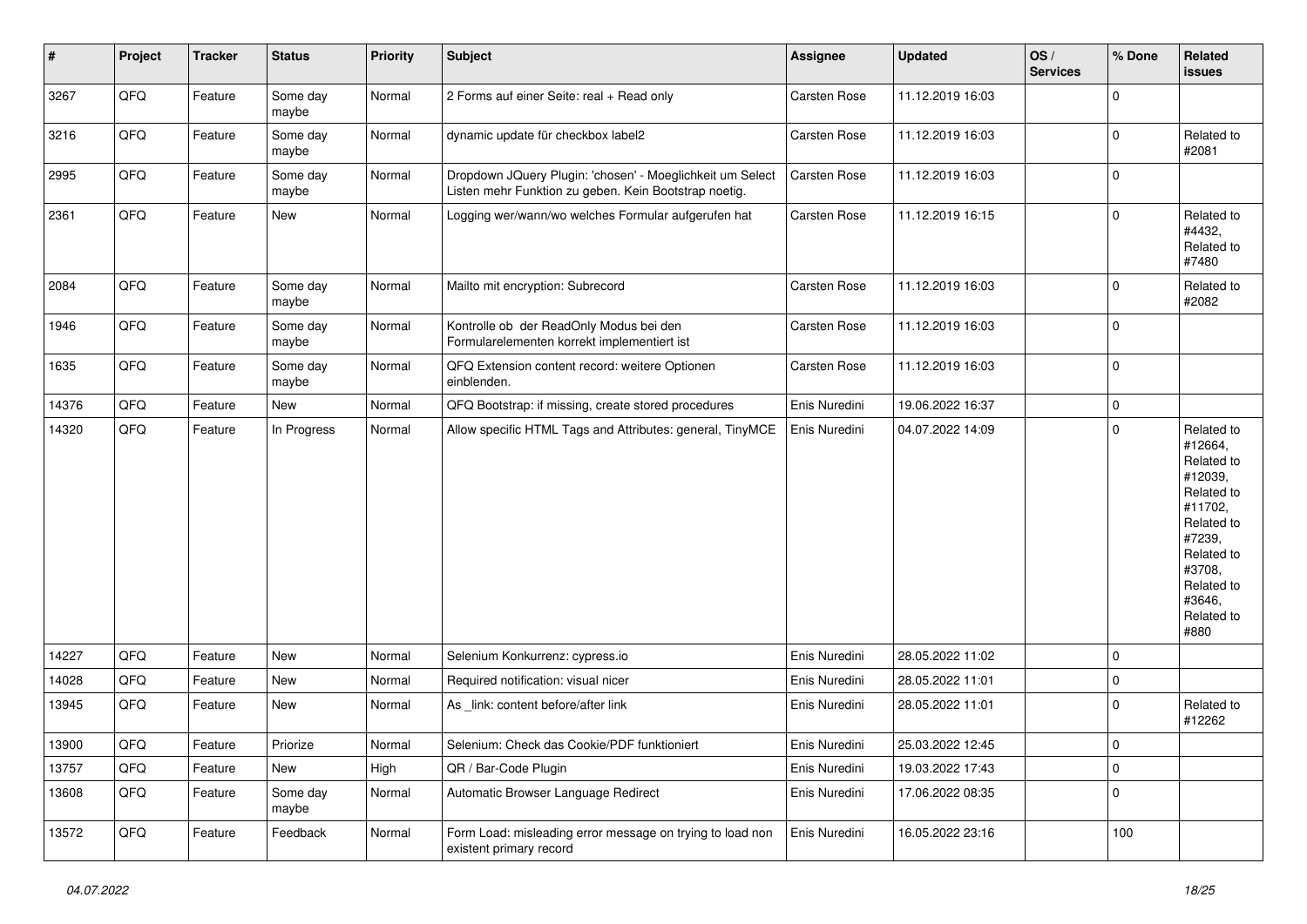| #     | Project | <b>Tracker</b> | <b>Status</b>     | <b>Priority</b> | <b>Subject</b>                                                                        | <b>Assignee</b>        | <b>Updated</b>   | OS/<br><b>Services</b> | % Done      | Related<br><b>issues</b>                                                    |
|-------|---------|----------------|-------------------|-----------------|---------------------------------------------------------------------------------------|------------------------|------------------|------------------------|-------------|-----------------------------------------------------------------------------|
| 12262 | QFQ     | Feature        | ToDo              | Normal          | Form buttons on top: more customable                                                  | Enis Nuredini          | 17.06.2022 10:44 |                        | $\Omega$    | Related to<br>#13945, Has<br>duplicate<br>#4046, Has<br>duplicate<br>#10080 |
| 11892 | QFQ     | Feature        | New               | Normal          | tablesorter: columns with links are hard to order - new<br>qualifier 'Y: <ord>'</ord> | Enis Nuredini          | 23.03.2022 09:22 |                        | $\mathbf 0$ |                                                                             |
| 10782 | QFQ     | Feature        | Feedback          | Normal          | Tiny MCE: Image Upload                                                                | Enis Nuredini          | 16.05.2022 23:16 |                        | $\mathbf 0$ | Related to<br>#12452                                                        |
| 10569 | QFQ     | Feature        | Priorize          | Normal          | link _blank more safe                                                                 | Enis Nuredini          | 25.03.2022 12:44 |                        | $\mathbf 0$ |                                                                             |
| 10463 | QFQ     | Feature        | New               | Normal          | Report_link: expliztes setzen von HTML Tags (Bedarf fuer<br>'data-selenium' & 'id')   | Enis Nuredini          | 23.03.2022 09:23 |                        | $\mathbf 0$ | Related to<br>#7648                                                         |
| 9052  | QFQ     | Feature        | Feedback          | High            | Report: CodeMirror with SQL Syntax Highlight in FE                                    | Enis Nuredini          | 08.06.2022 10:25 |                        | $\mathbf 0$ |                                                                             |
| 3864  | QFQ     | Feature        | New               | Normal          | Encrypt / decrypt field                                                               | Enis Nuredini          | 30.06.2022 16:29 |                        | $\mathbf 0$ |                                                                             |
| 10124 | QFQ     | Feature        | Feedback          | Normal          | gfg AAI-Login                                                                         | Karin Niffeler         | 07.05.2020 09:36 |                        | $\mathbf 0$ |                                                                             |
| 13609 | QFQ     | Feature        | New               | Normal          | QFQ Introduction: Seite aufloesen                                                     | Philipp<br>Gröbelbauer | 28.05.2022 11:02 |                        | $\mathbf 0$ |                                                                             |
| 11715 | QFQ     | <b>Bug</b>     | New               | Normal          | acceptZeroAsRequired and requiredOffButMark do not<br>coincide                        |                        | 08.12.2020 12:13 |                        | $\mathbf 0$ |                                                                             |
| 11522 | QFQ     | Bug            | New               | Normal          | Aus/Einblenden von Reitern                                                            |                        | 13.11.2020 14:58 |                        | $\mathbf 0$ |                                                                             |
| 11195 | QFQ     | Bug            | New               | Low             | Dynamic Update: Note not updated if new text is empty<br>(v20.4)                      |                        | 25.09.2020 11:14 |                        | $\mathbf 0$ |                                                                             |
| 10890 | QFQ     | <b>Bug</b>     | New               | Normal          | AutoCron hangs                                                                        |                        | 20.07.2020 13:56 |                        | $\mathbf 0$ |                                                                             |
| 10766 | QFQ     | <b>Bug</b>     | New               | High            | Radiobutton / parameter.buttonClass=btn-default: dynamic<br>update                    |                        | 03.05.2021 21:12 |                        | $\mathbf 0$ | Related to<br>#11237                                                        |
| 10759 | QFQ     | <b>Bug</b>     | New               | Normal          | emptyMeansNull - Feld falsch aktualisiert                                             |                        | 12.11.2020 23:45 |                        | $\mathbf 0$ |                                                                             |
| 10324 | QFQ     | Bug            | New               | Normal          | Excel Export mit Template funktioniert nur, wenn Template<br>vor uid kommt            |                        | 30.03.2020 11:20 |                        | $\mathbf 0$ | Related to<br>#10257                                                        |
| 9855  | QFQ     | Bug            | New               | Normal          | <b>Required Check</b>                                                                 |                        | 01.02.2020 15:56 |                        | $\mathbf 0$ |                                                                             |
| 9126  | QFQ     | <b>Bug</b>     | Some day<br>maybe | Normal          | hidden Form elements are present in page source                                       |                        | 02.01.2021 18:41 |                        | $\mathbf 0$ |                                                                             |
| 9024  | QFG     | Bug            | Some day<br>maybe | Normal          | QFQ Einarbeitung                                                                      |                        | 01.02.2020 15:56 |                        | $\mathbf 0$ |                                                                             |
| 9020  | QFG     | <b>Bug</b>     | Some day<br>maybe | Normal          | radio mit buttonClass und dynamicUpdate lassen sich nicht<br>kombinieren              |                        | 11.12.2019 16:01 |                        | $\mathbf 0$ |                                                                             |
| 7402  | QFG     | <b>Bug</b>     | Some day<br>maybe | Normal          | thumbnail cache: outdated picture when permission denied<br>and permission resolved.  |                        | 01.02.2020 23:20 |                        | $\pmb{0}$   |                                                                             |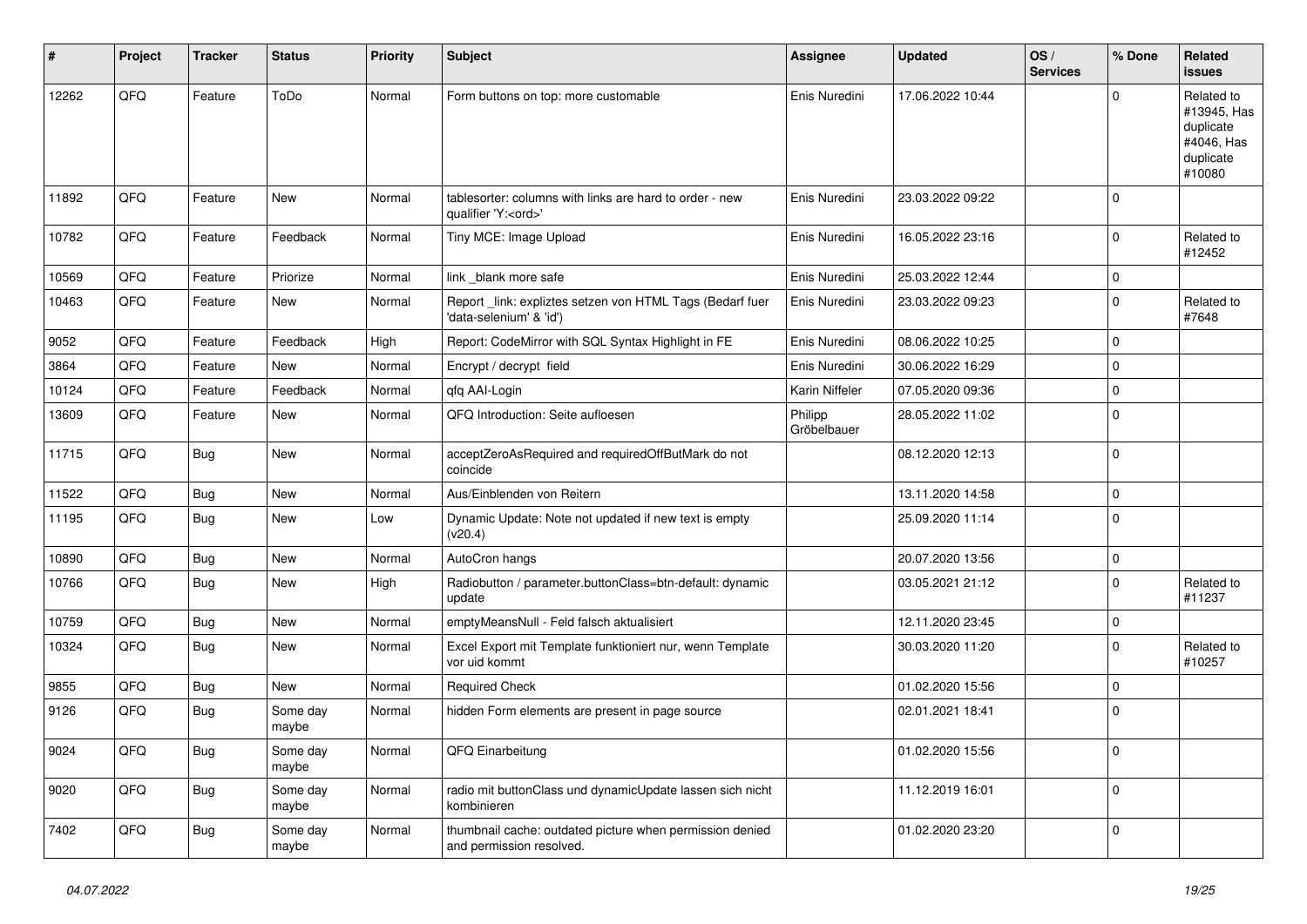| #     | Project | <b>Tracker</b> | <b>Status</b>     | <b>Priority</b> | <b>Subject</b>                                                                                                                                           | <b>Assignee</b> | <b>Updated</b>   | OS/<br><b>Services</b> | % Done       | <b>Related</b><br><b>issues</b> |
|-------|---------|----------------|-------------------|-----------------|----------------------------------------------------------------------------------------------------------------------------------------------------------|-----------------|------------------|------------------------|--------------|---------------------------------|
| 7281  | QFQ     | Bug            | Some day<br>maybe | Normal          | Subrecords: on large screen separator line too short                                                                                                     |                 | 01.02.2020 23:19 |                        | $\Omega$     |                                 |
| 7101  | QFQ     | Bug            | Some day<br>maybe | Normal          | 'form' in SIP and 'report' - breaks                                                                                                                      |                 | 01.02.2020 23:20 |                        | $\mathbf 0$  |                                 |
| 5877  | QFQ     | Bug            | Some day<br>maybe | Normal          | FE.type=note:bsColumn strange behaviour                                                                                                                  |                 | 01.02.2020 23:19 |                        | $\Omega$     |                                 |
| 4546  | QFQ     | Bug            | Some day<br>maybe | Normal          | NH: SIP storage is destroyed                                                                                                                             |                 | 01.02.2020 23:20 |                        | $\Omega$     |                                 |
| 4441  | QFQ     | <b>Bug</b>     | Some day<br>maybe | Normal          | \$ SERVER Vars sollten nur aus dem Store genommen<br>werden - Code entsprechend anpassen.                                                                |                 | 11.12.2019 16:02 |                        | $\Omega$     |                                 |
| 4138  | QFQ     | <b>Bug</b>     | Some day<br>maybe | Normal          | _style fehlt                                                                                                                                             |                 | 11.12.2019 16:03 |                        | $\Omega$     |                                 |
| 4122  | QFQ     | Bug            | Some day<br>maybe | Normal          | file: Render Mode hat keinen Effekt                                                                                                                      |                 | 11.12.2019 16:03 |                        | $\Omega$     |                                 |
| 13647 | QFQ     | <b>Bug</b>     | <b>New</b>        | Normal          | Autofocus funktioniert nicht auf Chrome                                                                                                                  | Benjamin Baer   | 19.03.2022 17:44 |                        | $\mathbf{0}$ |                                 |
| 13528 | QFQ     | Bug            | New               | Normal          | qfq.io > releases: es wird kein neues Release angelegt                                                                                                   | Benjamin Baer   | 19.03.2022 17:46 |                        | $\Omega$     |                                 |
| 11237 | QFQ     | Bug            | New               | High            | Radiobutton / parameter.buttonClass= btn-default - kein dirty<br>Trigger                                                                                 | Benjamin Baer   | 03.05.2021 21:12 |                        | $\Omega$     | Related to<br>#10766            |
| 11057 | QFQ     | Bug            | <b>New</b>        | High            | Checkboxes ohne span.checkmark im Report werden<br>ausgeblendet                                                                                          | Benjamin Baer   | 03.05.2021 21:12 |                        | $\Omega$     | Related to<br>#11039            |
| 9898  | QFQ     | Bug            | Feedback          | Normal          | Formular trotz Timeout gespeichert                                                                                                                       | Benjamin Baer   | 01.02.2020 15:56 |                        | $\Omega$     |                                 |
| 9535  | QFQ     | <b>Bug</b>     | Feedback          | Normal          | Report:  AS '_vertical' - column to wide - vertical >> rot45,<br>rot90                                                                                   | Benjamin Baer   | 01.02.2020 15:56 |                        | $\mathbf 0$  |                                 |
| 6566  | QFQ     | Bug            | Priorize          | Normal          | Link Function 'delete': provided parameter missing on page<br>reload                                                                                     | Benjamin Baer   | 03.01.2022 08:08 |                        | $\Omega$     |                                 |
| 6140  | QFQ     | Bug            | Priorize          | Normal          | QFQ DnD Sort: Locked fields                                                                                                                              | Benjamin Baer   | 21.03.2022 09:56 |                        | $\mathbf 0$  |                                 |
| 4457  | QFQ     | Bug            | Priorize          | Normal          | typeahead: pressing return to select an item, saves the form<br>and closes the form.                                                                     | Benjamin Baer   | 03.01.2022 08:01 |                        | $\Omega$     | Related to<br>#4398             |
| 4454  | QFQ     | <b>Bug</b>     | Some day<br>maybe | Normal          | Required Elements: multiple elements in a row - whole row<br>marked if only one input is empty.                                                          | Benjamin Baer   | 01.02.2020 23:20 |                        | $\Omega$     |                                 |
| 4398  | QFQ     | Bug            | Some day<br>maybe | Normal          | Typeahead: mouse click in a prefilled input opens a single<br>item dropdown with the current value - click on it seems to<br>set the value, not the key. | Benjamin Baer   | 01.02.2020 23:20 |                        | $\Omega$     | Related to<br>#4457             |
| 2665  | QFQ     | <b>Bug</b>     | Priorize          | Normal          | Dynamic Update funktioniert nicht, wenn beim<br>entsprechenden FormElement eine size angegeben ist.                                                      | Benjamin Baer   | 03.01.2022 08:12 |                        | $30\,$       |                                 |
| 2063  | QFQ     | <b>Bug</b>     | Some day<br>maybe | Normal          | Pills auf 'inaktiv' setzen falls keine Element auf dem Pill<br>sichtbar sind.                                                                            | Benjamin Baer   | 11.12.2019 16:03 |                        | $\mathbf 0$  | Related to<br>#3752             |
| 14323 | QFQ     | Bug            | In Progress       | Normal          | Report: render=both single - no impact                                                                                                                   | Carsten Rose    | 19.06.2022 18:31 |                        | $\mathbf 0$  |                                 |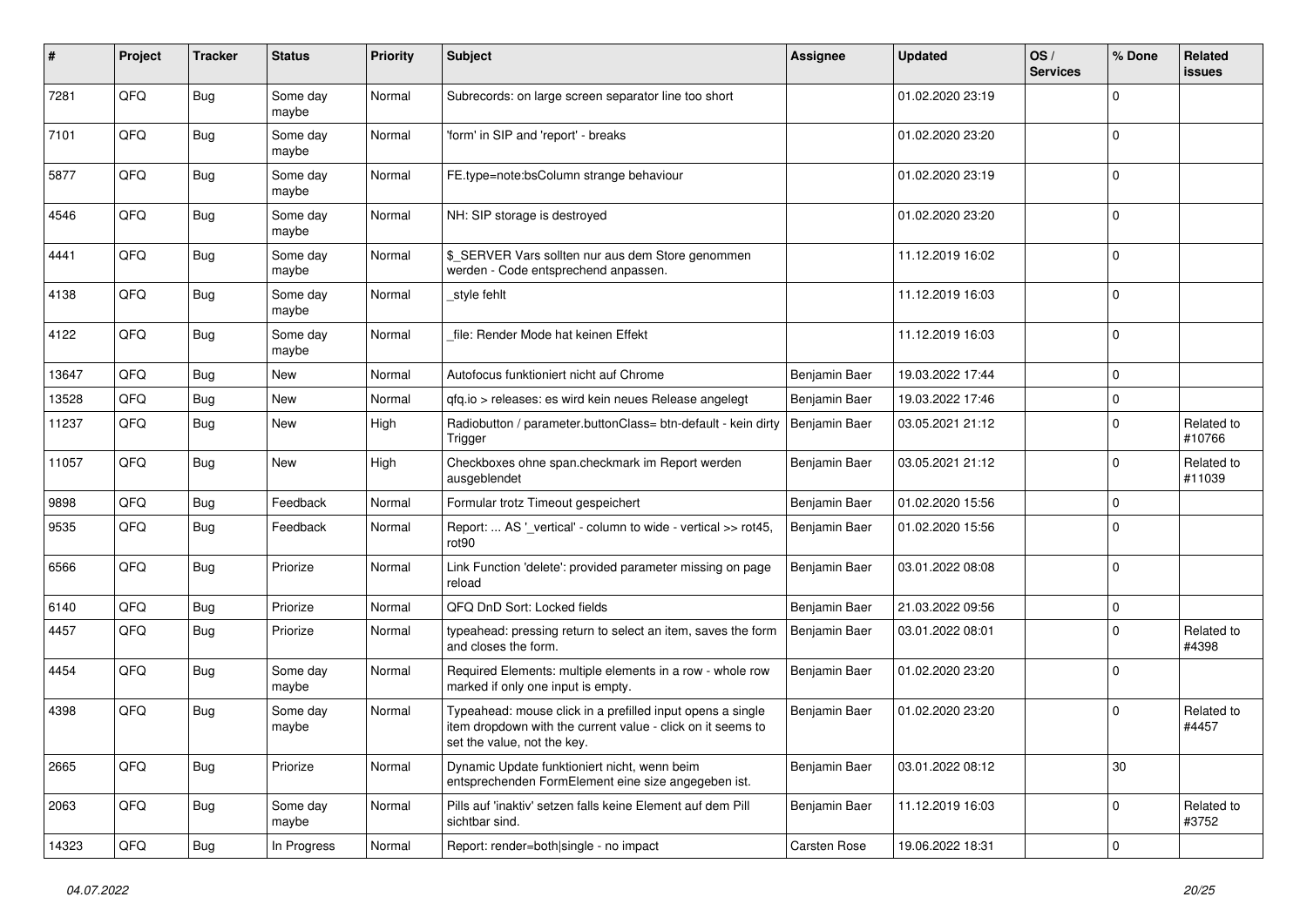| #     | Project | <b>Tracker</b> | <b>Status</b> | <b>Priority</b> | <b>Subject</b>                                                                                                                                      | <b>Assignee</b>     | <b>Updated</b>   | OS/<br><b>Services</b> | % Done       | Related<br><b>issues</b>                    |
|-------|---------|----------------|---------------|-----------------|-----------------------------------------------------------------------------------------------------------------------------------------------------|---------------------|------------------|------------------------|--------------|---------------------------------------------|
| 14305 | QFQ     | Bug            | <b>New</b>    | Normal          | Inline Report editing does not create history entries                                                                                               | Carsten Rose        | 10.06.2022 11:55 |                        | $\mathbf{0}$ |                                             |
| 14304 | QFQ     | Bug            | <b>New</b>    | Normal          | table sorter view safer does not work                                                                                                               | Carsten Rose        | 10.06.2022 11:49 |                        | $\Omega$     |                                             |
| 14283 | QFQ     | Bug            | Priorize      | Normal          | HEIC / HEIF convert doesn't trigger                                                                                                                 | Carsten Rose        | 19.06.2022 16:37 |                        | $\mathbf 0$  |                                             |
| 14233 | QFQ     | Bug            | <b>New</b>    | Normal          | AS link: question - HTML is not rendered                                                                                                            | Carsten Rose        | 28.05.2022 11:02 |                        | $\mathbf{0}$ |                                             |
| 14175 | QFQ     | <b>Bug</b>     | In Progress   | Normal          | Opening a form with no QFQ Session cookie fails                                                                                                     | Carsten Rose        | 03.06.2022 10:40 |                        | $\mathbf{0}$ |                                             |
| 14091 | QFQ     | <b>Bug</b>     | New           | Normal          | inconsistent template path for twig                                                                                                                 | Carsten Rose        | 19.04.2022 18:36 |                        | $\mathbf{0}$ |                                             |
| 14077 | QFQ     | <b>Bug</b>     | <b>New</b>    | Normal          | As _link: Attribute 'class' missing by r:1 and r:3 - but should<br>set                                                                              | <b>Carsten Rose</b> | 28.05.2022 11:02 |                        | $\mathbf 0$  | Related to<br>#5342,<br>Related to<br>#4343 |
| 13706 | QFQ     | Bug            | <b>New</b>    | Normal          | Wrong CheckType in FieldElement LastStatus of Form Cron                                                                                             | <b>Carsten Rose</b> | 21.01.2022 18:20 |                        | $\mathbf{0}$ |                                             |
| 13659 | QFQ     | <b>Bug</b>     | <b>New</b>    | Normal          | wrong sanitize class applied to R-store                                                                                                             | Carsten Rose        | 15.01.2022 14:23 |                        | $\Omega$     |                                             |
| 13592 | QFQ     | Bug            | <b>New</b>    | Normal          | QFQ Build Queue: das vergeben von Tags klappt nicht. Es<br>werden keine Releases gebaut.                                                            | Carsten Rose        | 19.03.2022 17:45 |                        | $\mathbf{0}$ |                                             |
| 13460 | QFQ     | Bug            | <b>New</b>    | Normal          | Doc: Password set/reset  password should not processed<br>with 'html encode'                                                                        | <b>Carsten Rose</b> | 19.03.2022 17:46 |                        | $\mathbf{0}$ |                                             |
| 13451 | QFQ     | <b>Bug</b>     | New           | Normal          | Character Counter / Max Character: Problem in Safari                                                                                                | Carsten Rose        | 15.04.2022 17:18 |                        | $\mathbf 0$  |                                             |
| 13332 | QFQ     | <b>Bug</b>     | <b>New</b>    | Normal          | Multi Form: Required Felder werden visuell nicht markiert.                                                                                          | Carsten Rose        | 19.03.2022 17:47 |                        | $\mathbf 0$  |                                             |
| 13331 | QFQ     | <b>Bug</b>     | <b>New</b>    | Normal          | Multi Form: Clear Icon misplaced                                                                                                                    | Carsten Rose        | 19.03.2022 17:47 |                        | $\mathbf 0$  |                                             |
| 12974 | QFQ     | <b>Bug</b>     | New           | High            | Sanitize Queries in Action-Elements                                                                                                                 | Carsten Rose        | 07.12.2021 17:19 |                        | $\mathbf 0$  |                                             |
| 12716 | QFQ     | <b>Bug</b>     | <b>New</b>    | Normal          | template group: Pattern only applied to first instance                                                                                              | <b>Carsten Rose</b> | 19.03.2022 17:47 |                        | $\mathbf 0$  |                                             |
| 12714 | QFQ     | <b>Bug</b>     | <b>New</b>    | Normal          | Conversion of GIF to PDF broken when GIF contains Alpha.                                                                                            | <b>Carsten Rose</b> | 19.03.2022 17:49 |                        | $\mathbf 0$  |                                             |
| 12702 | QFQ     | <b>Bug</b>     | <b>New</b>    | High            | templateGroup: broken in multiDb Setup                                                                                                              | Carsten Rose        | 14.12.2021 16:02 |                        | $\mathbf{0}$ |                                             |
| 12670 | QFQ     | Bug            | <b>New</b>    | High            | Dropdown-Menu classes können nicht mehr angegeben<br>werden                                                                                         | Carsten Rose        | 07.12.2021 17:19 |                        | $\mathbf{0}$ |                                             |
| 12581 | QFQ     | Bug            | <b>New</b>    | Normal          | Form.forward=close: Record 'new' in new browser tab ><br>save (& close) >> Form is not reloaded with new created<br>record id and stays in mode=new | Carsten Rose        | 19.03.2022 17:48 |                        | $\mathbf{0}$ |                                             |
| 12546 | QFQ     | Bug            | Feedback      | Normal          | Branch 'Development' - Unit Tests mit dirty workaround<br>angepasst                                                                                 | Carsten Rose        | 19.03.2022 17:48 |                        | $\Omega$     |                                             |
| 12545 | QFQ     | <b>Bug</b>     | <b>New</b>    | Urgent          | sql.log not created / updated                                                                                                                       | Carsten Rose        | 14.12.2021 16:02 |                        | $\mathbf{0}$ |                                             |
| 12520 | QFQ     | Bug            | <b>New</b>    | Normal          | Switch FE User: still active even FE User session expired                                                                                           | Carsten Rose        | 19.03.2022 17:48 |                        | $\mathbf{0}$ |                                             |
| 12513 | QFQ     | Bug            | <b>New</b>    | High            | Implement server side check of maxlength                                                                                                            | Carsten Rose        | 07.12.2021 17:19 |                        | $\mathbf 0$  |                                             |
| 12512 | QFQ     | Bug            | New           | Normal          | Some MySQL Installation can't use 'stored procedures'                                                                                               | Carsten Rose        | 19.03.2022 17:48 |                        | $\mathbf{0}$ |                                             |
| 12468 | QFQ     | Bug            | <b>New</b>    | Urgent          | Form: update Form.title after save                                                                                                                  | Carsten Rose        | 03.05.2021 21:12 |                        | $\mathbf 0$  |                                             |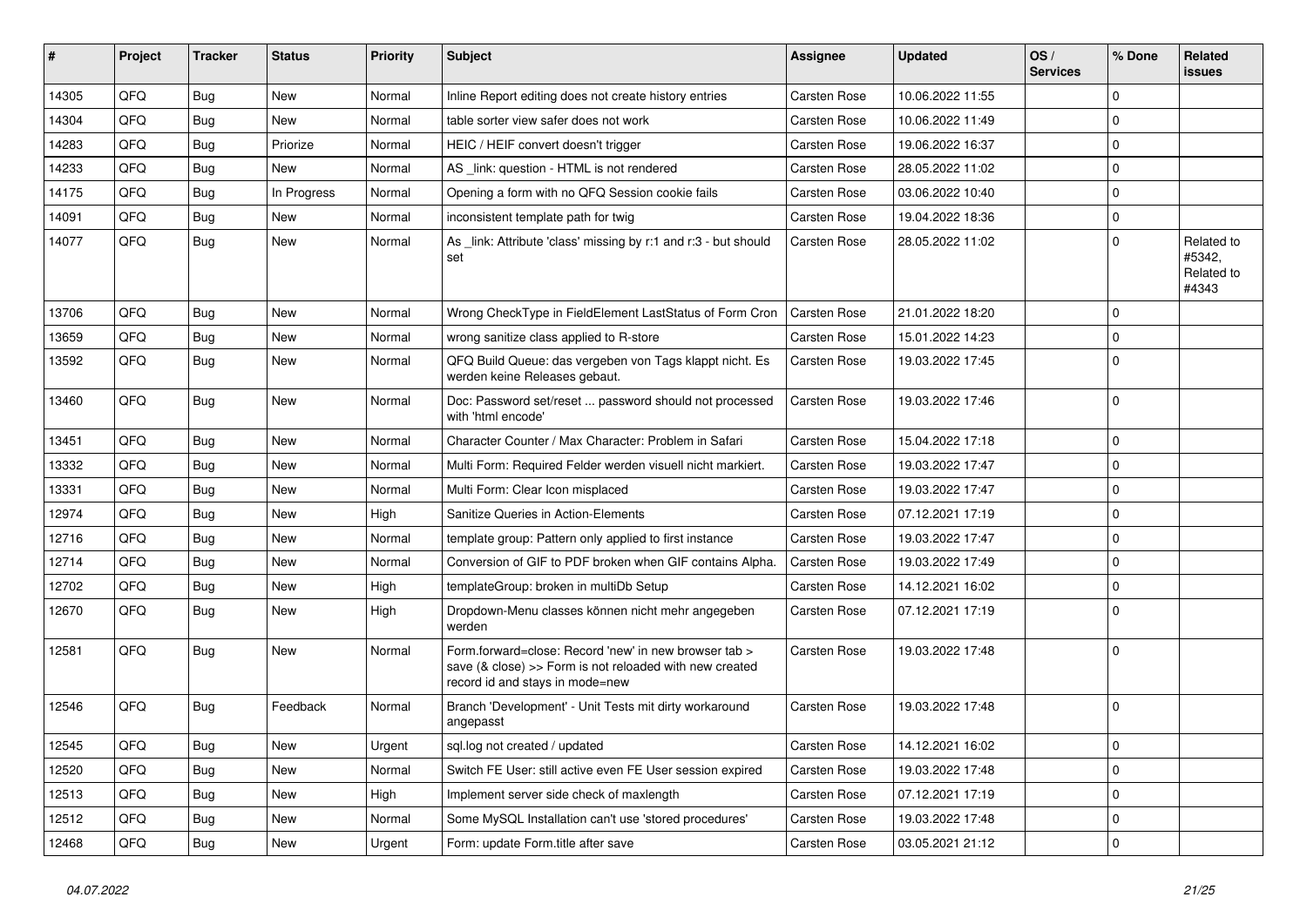| #     | Project | <b>Tracker</b> | <b>Status</b> | <b>Priority</b> | Subject                                                                                 | <b>Assignee</b>     | <b>Updated</b>   | OS/<br><b>Services</b> | % Done      | Related<br>issues                                                                                                              |
|-------|---------|----------------|---------------|-----------------|-----------------------------------------------------------------------------------------|---------------------|------------------|------------------------|-------------|--------------------------------------------------------------------------------------------------------------------------------|
| 12463 | QFQ     | <b>Bug</b>     | ToDo          | High            | QFQ Function: 'function' and 'sql' on same level - output of<br>sql is shown two times. | Carsten Rose        | 15.12.2021 16:31 |                        | $\Omega$    |                                                                                                                                |
| 12395 | QFQ     | <b>Bug</b>     | ToDo          | High            | QFQ Function: Result two times shown                                                    | <b>Carsten Rose</b> | 18.02.2022 08:59 |                        | $\Omega$    |                                                                                                                                |
| 12327 | QFQ     | <b>Bug</b>     | New           | Normal          | Copy to clipboard: Glyphicon can not be changed                                         | <b>Carsten Rose</b> | 27.12.2021 17:59 |                        | 0           |                                                                                                                                |
| 12325 | QFQ     | <b>Bug</b>     | Priorize      | Normal          | MultiDB form.dblndex not working for report syntax                                      | Carsten Rose        | 07.09.2021 13:37 |                        | $\mathbf 0$ | Related to<br>#12145,<br>Related to<br>#12314                                                                                  |
| 12187 | QFQ     | <b>Bug</b>     | New           | Normal          | Trigger FormAsFile() via Report: probably problem with multi<br>DB setup                | Carsten Rose        | 20.03.2021 21:20 |                        | $\Omega$    |                                                                                                                                |
| 12133 | QFQ     | <b>Bug</b>     | New           | Normal          | NPM, phpSpreadSheet aktualisieren                                                       | Carsten Rose        | 15.03.2021 09:04 |                        | 0           |                                                                                                                                |
| 12045 | QFQ     | <b>Bug</b>     | New           | Normal          | templateGroup afterSave FE: Aufruf ohne<br>sqlHonorFormElements funktioniert nicht      | Carsten Rose        | 18.02.2021 16:33 |                        | $\Omega$    |                                                                                                                                |
| 12040 | QFQ     | <b>Bug</b>     | New           | Normal          | FE Mode 'hidden' für zwei FEs auf einer Zeile                                           | Carsten Rose        | 18.02.2021 10:13 |                        | 0           |                                                                                                                                |
| 11752 | QFQ     | <b>Bug</b>     | New           | Normal          | checkbox renders multiple input elements with same name                                 | Carsten Rose        | 17.12.2020 14:58 |                        | 0           | Related to<br>#11750                                                                                                           |
| 11695 | QFQ     | <b>Bug</b>     | New           | Normal          | MultiForm required FE Error                                                             | Carsten Rose        | 04.12.2020 13:34 |                        | 0           |                                                                                                                                |
| 11668 | QFQ     | <b>Bug</b>     | New           | Normal          | Play function.sql - problem with mysql                                                  | Carsten Rose        | 03.05.2021 20:48 |                        | 0           |                                                                                                                                |
| 11667 | QFQ     | <b>Bug</b>     | New           | Normal          | MySQL mariadb-server-10.3: Incorrect datetime value                                     | Carsten Rose        | 03.05.2021 20:48 |                        | 0           |                                                                                                                                |
| 11517 | QFQ     | <b>Bug</b>     | In Progress   | Normal          | extraButtonInfo Broken for multiple FormElements                                        | Carsten Rose        | 12.05.2022 13:12 |                        | $\Omega$    | Related to<br>#7890,<br>Related to<br>#3811, Has<br>duplicate<br>#10905, Has<br>duplicate<br>#10553, Has<br>duplicate<br>#6779 |
| 11239 | QFQ     | <b>Bug</b>     | New           | Normal          | Radiobutton (plain): horizontales Rendern abhängig vom<br>Datentyp in der Datenbank     | Carsten Rose        | 30.09.2020 18:37 |                        | $\mathbf 0$ |                                                                                                                                |
| 10937 | QFQ     | <b>Bug</b>     | New           | Normal          | Fehler mit abhängigen Select- Feldern beim Positionieren                                | Carsten Rose        | 12.11.2020 23:45 |                        | 0           |                                                                                                                                |
| 10704 | QFQ     | Bug            | New           | Normal          | wkhtml problem rendering fullCalendar.js / fabric.js >><br>successor: puppeteer         | Carsten Rose        | 12.11.2020 23:45 |                        | $\mathbf 0$ | Related to<br>#5024,<br>Related to<br>#4650,<br>Related to<br>#10715                                                           |
| 10661 | QFQ     | Bug            | In Progress   | Normal          | Typo3 Warnungen                                                                         | Carsten Rose        | 07.09.2021 13:23 |                        | 0           | Related to<br>#12440                                                                                                           |
| 10658 | QFQ     | Bug            | New           | Normal          | processReadOnly broken                                                                  | Carsten Rose        | 27.05.2020 17:55 |                        | $\pmb{0}$   |                                                                                                                                |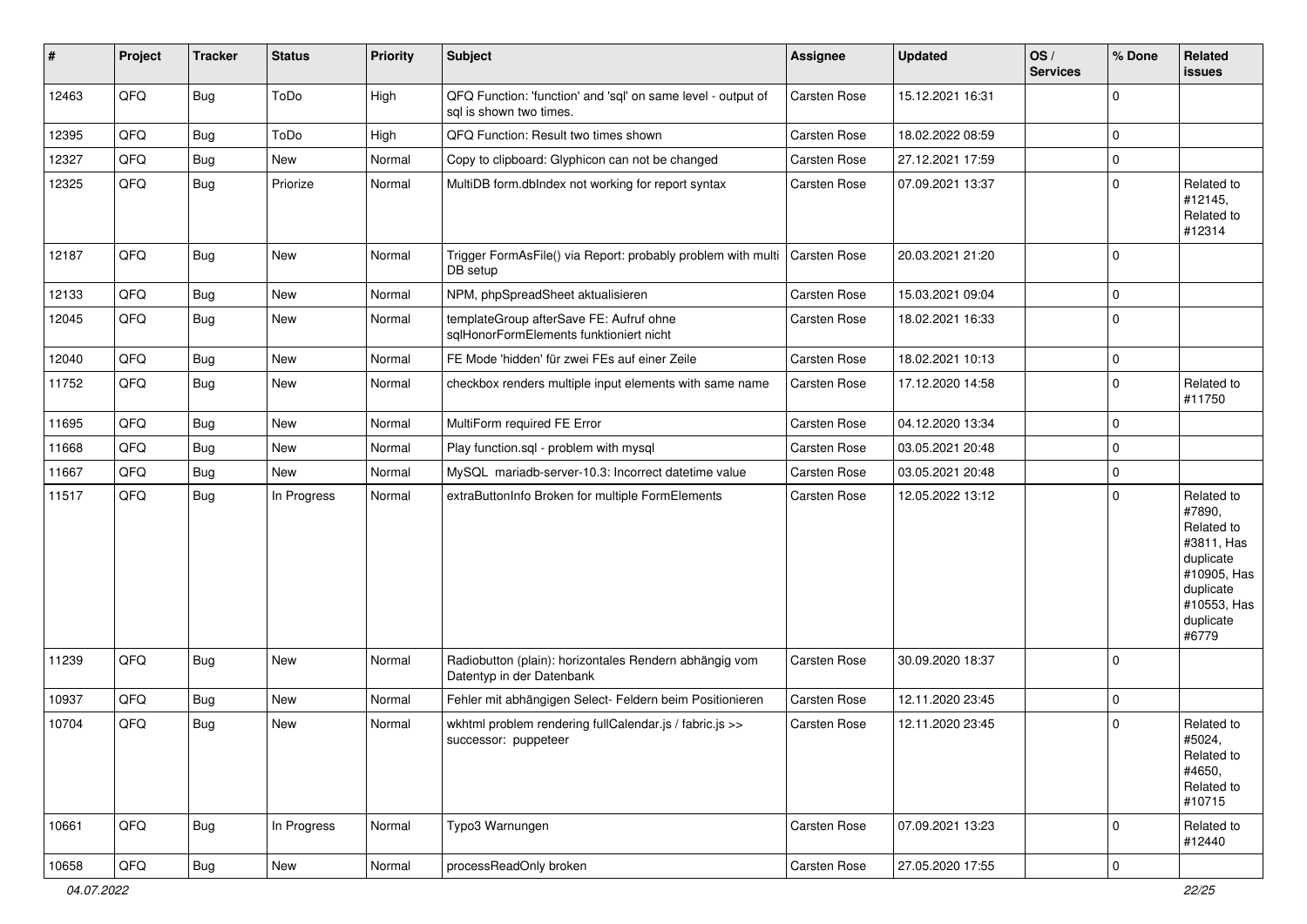| #     | Project | <b>Tracker</b> | <b>Status</b>     | <b>Priority</b> | Subject                                                                                                  | Assignee            | <b>Updated</b>   | OS/<br><b>Services</b> | % Done      | <b>Related</b><br>issues                                                |
|-------|---------|----------------|-------------------|-----------------|----------------------------------------------------------------------------------------------------------|---------------------|------------------|------------------------|-------------|-------------------------------------------------------------------------|
| 10640 | QFQ     | Bug            | <b>New</b>        | High            | TypeAhead Tag: FE editierbar trotz readOnly                                                              | Carsten Rose        | 03.05.2021 21:12 |                        | $\mathbf 0$ | Related to<br>#7795                                                     |
| 10588 | QFQ     | Bug            | New               | Normal          | typeahed Tag: Doku anpassen                                                                              | Carsten Rose        | 12.11.2020 23:45 |                        | $\mathbf 0$ |                                                                         |
| 10508 | QFQ     | Bug            | New               | High            | Multi Form broken on Multi DB Instance                                                                   | <b>Carsten Rose</b> | 03.05.2021 21:12 |                        | 0           |                                                                         |
| 10506 | QFQ     | Bug            | New               | High            | Template Group broken on MultiDB instance                                                                | Carsten Rose        | 03.05.2021 21:12 |                        | $\mathbf 0$ | Related to<br>#10505                                                    |
| 10322 | QFQ     | Bug            | New               | Normal          | FormElement / Radio: missing column 'enum' >> FE not<br>reported                                         | Carsten Rose        | 07.05.2020 09:37 |                        | 0           |                                                                         |
| 10082 | QFQ     | Bug            | <b>New</b>        | Normal          | FE.type=SELECT - 'sanatize' Class                                                                        | Carsten Rose        | 07.05.2020 09:36 |                        | $\mathbf 0$ | Related to<br>#10081                                                    |
| 10081 | QFQ     | Bug            | New               | High            | Stale record lock after 'forbidden' character                                                            | <b>Carsten Rose</b> | 03.05.2021 21:12 |                        | 0           | Related to<br>#10082,<br>Related to<br>#9789                            |
| 9975  | QFQ     | Bug            | Priorize          | Normal          | Dropdown Menu: 'r:3' broken                                                                              | Carsten Rose        | 01.02.2020 10:13 |                        | $\mathbf 0$ |                                                                         |
| 9958  | QFQ     | Bug            | Priorize          | Normal          | Broken subrecord query: no error message                                                                 | Carsten Rose        | 05.02.2021 15:15 |                        | 0           |                                                                         |
| 9947  | QFQ     | Bug            | Priorize          | Normal          | Unwanted error message if missing 'typeAheadSqlPrefetch'                                                 | Carsten Rose        | 01.02.2020 10:13 |                        | $\mathbf 0$ |                                                                         |
| 9862  | QFQ     | Bug            | Priorize          | Normal          | Failed writing to sql mail qfq.log should throw an exception                                             | Carsten Rose        | 01.02.2020 10:13 |                        | $\pmb{0}$   |                                                                         |
| 9834  | QFQ     | Bug            | Priorize          | Normal          | Input elements with tag 'disabled' are missing on<br>form-submit: server option 'processReadOnly' broken | Carsten Rose        | 07.12.2021 16:43 |                        | $\Omega$    | Related to<br>#9691,<br>Related to<br>#5305, Has<br>duplicate<br>#12331 |
| 9789  | QFQ     | Bug            | In Progress       | High            | Record Lock: release to early on 'leave page'                                                            | Carsten Rose        | 10.01.2022 09:25 |                        | 100         | Related to<br>#10081,<br>Related to<br>#9173,<br>Related to<br>#8702    |
| 9783  | QFQ     | Bug            | New               | Normal          | Email with special characters                                                                            | <b>Carsten Rose</b> | 01.02.2020 23:22 |                        | $\Omega$    |                                                                         |
| 9773  | QFQ     | Bug            | New               | Normal          | form.parameter.formModeGlobal=requiredOff                                                                | <b>Carsten Rose</b> | 01.02.2020 15:56 |                        | 0           |                                                                         |
| 9691  | QFQ     | <b>Bug</b>     | In Progress       | Normal          | Checkbox: dynamic update > readonly                                                                      | Carsten Rose        | 01.02.2020 23:22 |                        | 50          | Related to<br>#9834                                                     |
| 9669  | QFQ     | Bug            | Some day<br>maybe | Normal          | Checkbox / Template Group: radio/checkbox visible broken<br>after 'add'                                  | Carsten Rose        | 16.06.2021 13:47 |                        | $\pmb{0}$   | Related to<br>#8091                                                     |
| 9534  | QFQ     | Bug            | Priorize          | Urgent          | FE.type=upload: 'Unknown Mode: ID"                                                                       | Carsten Rose        | 03.05.2021 21:14 |                        | $\pmb{0}$   | Related to<br>#9532                                                     |
| 9533  | QFQ     | Bug            | New               | Normal          | FE.type=upload: Check in 'beforeSave' if upload is given                                                 | Carsten Rose        | 01.02.2020 23:22 |                        | 0           | Related to<br>#11523                                                    |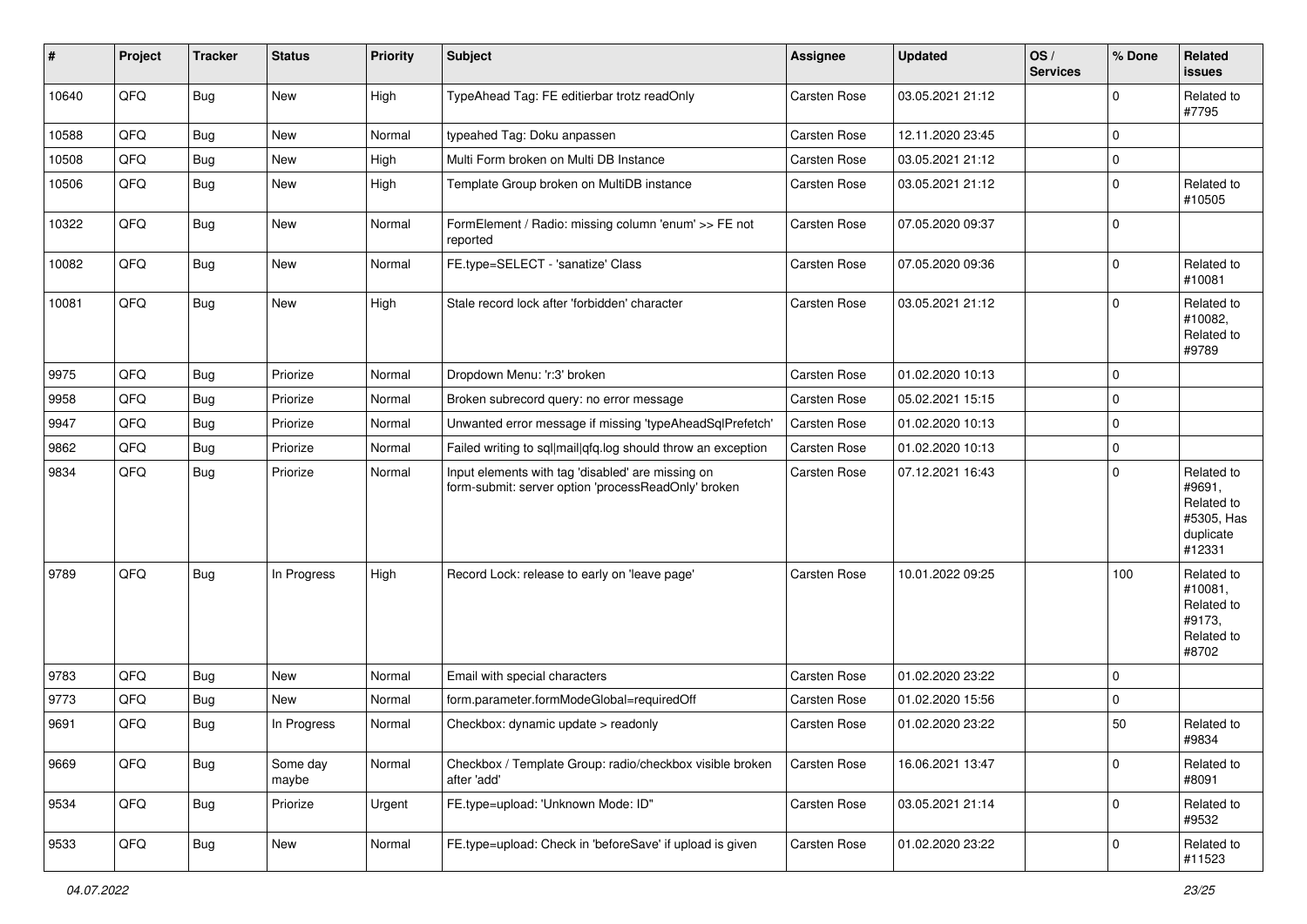| $\sharp$ | Project | <b>Tracker</b> | <b>Status</b>     | <b>Priority</b> | <b>Subject</b>                                                                             | <b>Assignee</b> | <b>Updated</b>   | OS/<br><b>Services</b> | % Done      | Related<br><b>issues</b>                     |
|----------|---------|----------------|-------------------|-----------------|--------------------------------------------------------------------------------------------|-----------------|------------------|------------------------|-------------|----------------------------------------------|
| 9531     | QFQ     | Bug            | New               | High            | FE File: Dynamic Update / modeSql / required detected even Carsten Rose<br>it not set      |                 | 11.06.2021 20:32 |                        | $\mathbf 0$ | Related to<br>#12398                         |
| 9347     | QFQ     | Bug            | New               | High            | FE.type=upload with dynamic show/hidden: required not<br>detected                          | Carsten Rose    | 12.06.2021 10:40 |                        | $\mathbf 0$ | Related to<br>#5305.<br>Related to<br>#12398 |
| 9317     | QFQ     | <b>Bug</b>     | New               | Normal          | FE.type=note: with dynamic show/hidden an empty label<br>causes trouble                    | Carsten Rose    | 01.02.2020 23:22 |                        | $\mathbf 0$ |                                              |
| 9281     | QFQ     | <b>Bug</b>     | Some day<br>maybe | Normal          | Allow STRICT TRANS TABLES                                                                  | Carsten Rose    | 02.01.2021 18:43 |                        | $\mathbf 0$ |                                              |
| 9275     | QFQ     | <b>Bug</b>     | New               | Normal          | autcron: t3 page, which takes to long to respond, is not<br>reported properly              | Carsten Rose    | 01.02.2020 23:22 |                        | 100         |                                              |
| 9177     | QFQ     | Bug            | New               | Normal          | Bug? QFQ tries to save an action FE, which has real<br>existing column name                | Carsten Rose    | 01.02.2020 23:22 |                        | $\mathbf 0$ |                                              |
| 9173     | QFQ     | Bug            | Priorize          | Urgent          | Stale Record Lock: Firefox                                                                 | Carsten Rose    | 03.05.2021 21:14 |                        | $\mathbf 0$ | Related to<br>#9789                          |
| 9127     | QFQ     | <b>Bug</b>     | New               | Normal          | Error Message: change 'roll over' color - text not readable                                | Carsten Rose    | 01.02.2020 23:22 |                        | $\mathbf 0$ |                                              |
| 9121     | QFQ     | <b>Bug</b>     | Priorize          | High            | sip links have r and __dbIndexData set                                                     | Carsten Rose    | 12.06.2021 10:41 |                        | $\mathbf 0$ |                                              |
| 9077     | QFQ     | <b>Bug</b>     | New               | Normal          | typeAheadSql: report broken SQL                                                            | Carsten Rose    | 29.06.2022 22:35 |                        | $\mathbf 0$ | Related to<br>#4018                          |
| 9013     | QFQ     | Bug            | New               | Normal          | Error in Twig template not handled                                                         | Carsten Rose    | 20.10.2021 13:43 |                        | $\mathbf 0$ |                                              |
| 8668     | QFQ     | Bug            | New               | High            | Pill disabled: dyamic mode 'hidden' not respected - FE is still   Carsten Rose<br>required |                 | 03.05.2021 21:14 |                        | $\mathbf 0$ |                                              |
| 8431     | QFQ     | Bug            | New               | High            | autocron.php with wrong path                                                               | Carsten Rose    | 03.05.2021 21:14 |                        | $\mathbf 0$ |                                              |
| 8106     | QFQ     | Bug            | Some day<br>maybe | Normal          | Dynamic Update: Feld kann nicht auf empty zurückgesetzt<br>werden                          | Carsten Rose    | 11.12.2019 16:01 |                        | $\mathbf 0$ |                                              |
| 8083     | QFQ     | <b>Bug</b>     | New               | High            | FormEditor: primary table list does not respect<br>'indexDb={{indexData:Y}}'               | Carsten Rose    | 03.05.2021 21:14 |                        | $\mathbf 0$ | Has<br>duplicate<br>#6678                    |
| 8049     | QFQ     | Bug            | New               | Normal          | FE.type=note, column 'value': text moves some pixel to top<br>after save                   | Carsten Rose    | 01.02.2020 23:22 |                        | $\Omega$    |                                              |
| 8037     | QFQ     | <b>Bug</b>     | Priorize          | Normal          | FE.type=upload (advanced mode): {{slaveId:V}} missing<br>during dynamic update             | Carsten Rose    | 01.02.2020 10:13 |                        | $\mathbf 0$ |                                              |
| 7899     | QFQ     | <b>Bug</b>     | New               | High            | Fe.type=password / retype / required: always complain<br>about missing value               | Carsten Rose    | 03.05.2021 21:14 |                        | $\mathbf 0$ |                                              |
| 7890     | QFQ     | <b>Bug</b>     | New               | Normal          | FormElement 'required': extraButtonInfo not aligned                                        | Carsten Rose    | 11.06.2021 21:17 |                        | $\pmb{0}$   | Related to<br>#11517                         |
| 7795     | QFQ     | <b>Bug</b>     | New               | Normal          | Readonly Form: Typeahead-Felder                                                            | Carsten Rose    | 01.02.2020 23:22 |                        | $\pmb{0}$   | Related to<br>#10640                         |